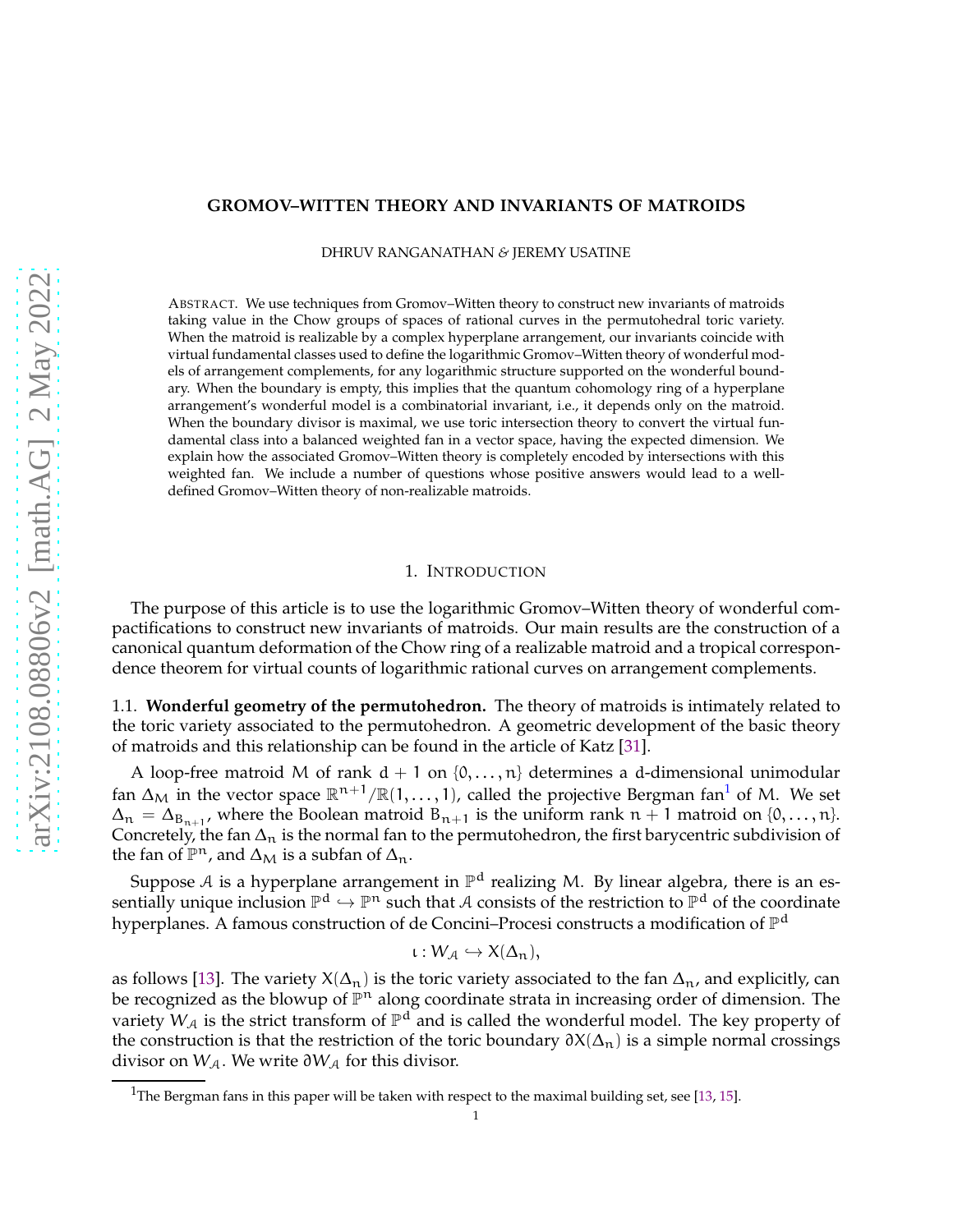<span id="page-1-2"></span>Let  $D_X \subset \partial X(\Delta_n)$  be any union of toric boundary divisors and let  $D_W \subset \partial W_A$  be the intersection with  $W_A$ . Logarithmic Gromov–Witten theory probes the geometry of a simple normal crossings pairs by maps from curves with tangency along  $D<sub>X</sub>$ . The central object for us is the moduli space of genus 0 logarithmic stable maps  $K_{\Gamma}(W_{\mathcal{A}})$  and the corresponding space  $K_{\Gamma}(X(\Delta_n))$ . The symbol Γ encodes the *numerical data* of the Gromov–Witten problem, which selects (i) the divisor  $D_X$ , (ii) the curve class, (iii) the tangency data, see Section [2.2.](#page-3-0)

1.2. **Main results.** In the main body, we construct a Chow homology class

 $[M]_{\Gamma}^{vir}$  in  $A_{\star}K_{\Gamma}(X(\Delta_{n})).$ 

associated to any, possibly non-realizable, matroid and a choice of numerical data Γ . Our first result is that when the matroid M is realizable over the complex numbers, this class coincides with a familiar class from Gromov–Witten theory. We preserve the notation above for the statement of the theorem.

<span id="page-1-0"></span>**Theorem A.** *Let* M *be a rank* d + 1 *matroid on* {0, . . . , n}*, let* A *be a complex hyperplane arrangement in* P <sup>d</sup> *realizing* M*, and let* W<sup>A</sup> *be the wonderful model with respect to the maximal building set of* A*. Let*  $\iota: W_{\mathcal{A}} \hookrightarrow X(\Delta_n)$  *is the inclusion of the wonderful model into the permutohedral toric variety, and* 

$$
\mathsf{K}_{\Gamma}(\iota): \mathsf{K}_{\Gamma}(W_{\mathcal{A}}) \hookrightarrow \mathsf{K}_{\Gamma}(X(\Delta_n))
$$

*the induced morphism of stable mapping spaces, obtained by composing a stable map with the inclusion* ι*. Then*

$$
K_{\Gamma}(\iota)_{\star} [K_{\Gamma}(W_{\mathcal{A}})]^{\mathrm{vir}} = [M]_{\Gamma}^{\mathrm{vir}}
$$

*for any choice of numerical data* Γ *.*

It is useful to place this result in the context of other household invariants of arrangement complements. For example, the fundamental group of the complement of an arrangement is *not* a combinatorial invariant [\[44\]](#page-22-0). The combinatorial invariance is also non-obvious from the point of view of Gromov–Witten theory which is *deformation* invariant by construction. The space of arrangements realizing a given matroid, its realization space, can be highly disconnected, and therefore, the result goes significantly beyond the deformation invariance of Gromov–Witten theory.

The class  $[M]_\Gamma^{\text{vir}}$  can be taken as the definition of the logarithmic Gromov–Witten virtual fundamental class when M does not have a realization, after pushforward to the space of maps to  $X(\Delta_n)$ . However, it is not immediate that the Gromov–Witten invariants of M are well defined, see Section [5.](#page-19-0)

A straightforward consequence of the result is that the quantum cohomology of the wonderful model of a complex arrangement is a matroid invariant, giving a quantum deformation of the result of Feichtner and Yuzvinsky [\[15\]](#page-21-2). In the statement of the next theorem, fix a polarization of  $X(\Delta_n)$  and give  $W_{\mathcal{A}_1}$  and  $W_{\mathcal{A}_2}$  the polarizations induced by their inclusions into  $X(\Delta_n)$ . We consider the quantum cohomology with respect to these polarizations.

<span id="page-1-1"></span>**Theorem B.** Let  $A_1, A_2$  be hyperplane arrangements in  $\mathbb{P}^d$ , and let  $W_{A_1}, W_{A_2}$  be their wonderful models *with respect to the maximal building set, respectively. If* A<sup>1</sup> *and* A<sup>2</sup> *have the same underlying matroid, then*

$$
QH^*(W_{\mathcal{A}_1}) \cong QH^*(W_{\mathcal{A}_2}).
$$

When the boundary  $D_X$  is the toric boundary, the theory becomes combinatorial. Fixing this logarithmic structure, there is an associated tropical space  $T_{\Gamma}(\Delta_n)$  parameterizing tropical rational curves with a balanced map to  $\Delta_n$ . Consider the subcomplex  $T_{\Gamma}(\Delta_M)$  of curves in  $\Delta_M$ . Note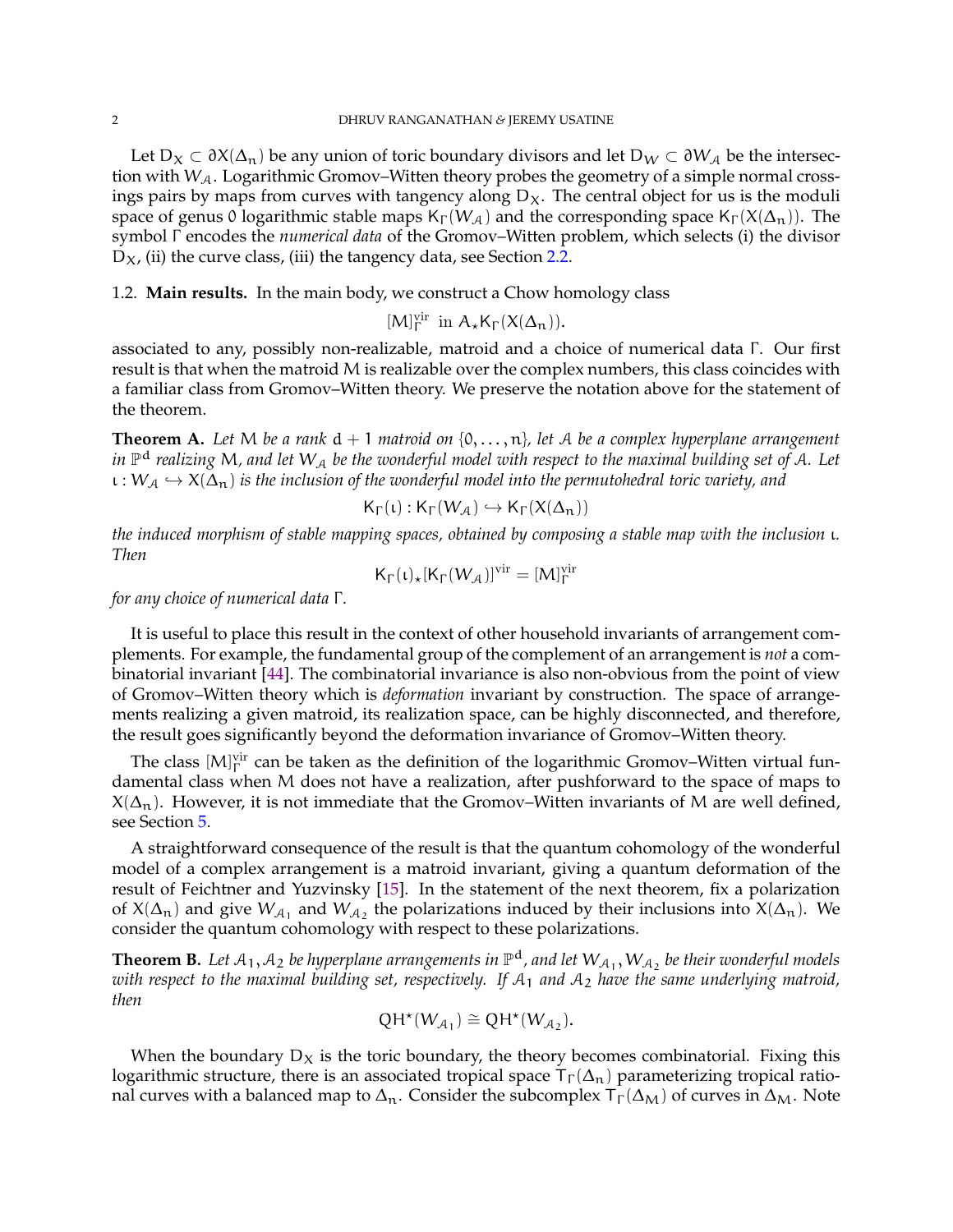<span id="page-2-0"></span>that this is typically not pure dimensional. In Section [4.3,](#page-12-0) we construct a balanced weighted subfan  $c_{\Gamma}(M)$  of  $T_{\Gamma}(\Delta_n)$  of the expected dimension. We show that  $c_{\Gamma}(M)$  completely controls the Gromov–Witten theory of M.

**Theorem C** (Tropical virtual fundamental class)**.** *If* M *admits a realization by a complex hyperplane arrangement with wonderful model* W, then the subcomplex  $c_{\Gamma}(M)$  *is a union of cones of*  $T_{\Gamma}(\Delta_M)$  *of the expected dimension. Moreover, the logarithmic Gromov–Witten theory of* (W, ∂W) *with numerical data* Γ *can be uniquely reconstructed from the weighted balanced fan*  $c_{\Gamma}(M)$ *.* 

The reconstruction procedure is explained in Section [4.4.](#page-15-0) First examples of the object  $c_{\Gamma}(M)$  are given in Section [4.6.](#page-18-0) The result generalizes the correspondence theorem for rational curves in toric varieties, proved at the level of moduli spaces in [\[8,](#page-21-3) [39\]](#page-22-1).

The virtual fundamental classes of matroids have properties that are reminiscent of familiar matroid invariants. Given a subdivision of the matroid polytope of M, the virtual fundamental classes of the matroid M and the initial matroids of the subdivision are related by the degeneration formula [\[40\]](#page-22-2). Similarly, the virtual fundamental classes of a direct sum of matroids can be related to those of the factors [\[41\]](#page-22-3). We expect these will be important properties in the further study of matroid Gromov–Witten theory. It is important to note, however, that the virtual fundamental classes are neither valuative nor satisfy a product rule for direct sums in the traditional sense.

When ∂W is the full wonderful boundary, the virtual fundamental class has an additional pleasant property. We have constructed matroid virtual fundamental classes using the wonderful compactification with respect to the maximal building set, in the sense of [\[13\]](#page-21-1), however, when ∂W is the wonderful boundary, the birational invariance of the logarithmic Gromov–Witten classes implies that the complex  $c_{\Gamma}(M)$  depends only on the support of  $\Delta_M$  in  $\Delta_n$ , rather than on the additional data of its fan structure [\[2\]](#page-20-0).

1.3. **Previous work.** Our work is inspired by interactions between matroid theory and algebraic geometry. The Chow ring of a matroid was introduced by Feichtner and Yuzvinsky, as the Chow ring of a certain non-complete toric variety, building on work of de Concini and Procesi [\[13,](#page-21-1) [15\]](#page-21-2). The matroid Chow ring has many of the properties of the cohomology ring of a smooth projective algebraic variety, as was shown in work of Adiprasito, Huh, and Katz [\[3\]](#page-20-1). Our results show that in the realizable case, the cohomology ring admits a canonical quantum deformation, and we believe that such a deformation should always exist, see Section [5.](#page-19-0)

The purely combinatorial matroid virtual fundamental class  $c_{\Gamma}(M)$  should be compared to trop-ical correspondence theorems proved in [\[38\]](#page-21-4) for toric varieties. If the Bergman fan  $\Delta_M$  is a vector space, the result reduces to [\[22,](#page-21-5) [23,](#page-21-6) [38,](#page-21-4) [39\]](#page-22-1). We note that an independent and interesting approach to constructing polyhedral complexes that resemble virtual fundamental classes is pursued by Gathmann, Markwig, and Ochse in [\[19,](#page-21-7) [20\]](#page-21-8). It would be interesting to examine how their approach relates to ours.

The idea of constructing a Gromov–Witten theory purely in the world of matroids has spiritual parallels. For example, the Chern–Schwarz–Macpherson class of a matroid is a balanced tropical cycle that recovers the CSM classes of complex arrangement complements [\[14\]](#page-21-9). Speyer constructed an invariant of a matroid by associating to it the K-theory class of the structure sheaf of an associated torus orbit closure in a Grassmannian [\[45\]](#page-22-4); its properties were studied further by Fink and Speyer [\[16\]](#page-21-10). The Chow and K-theory of matroids are connected by a beautiful recent paper of Berget, Eur, Spink, and Tseng [\[5\]](#page-20-2), who connect wonderful models of matroids to equivariant vector bundles on toric varieties. In fact, this construction plays a crucial role in our study.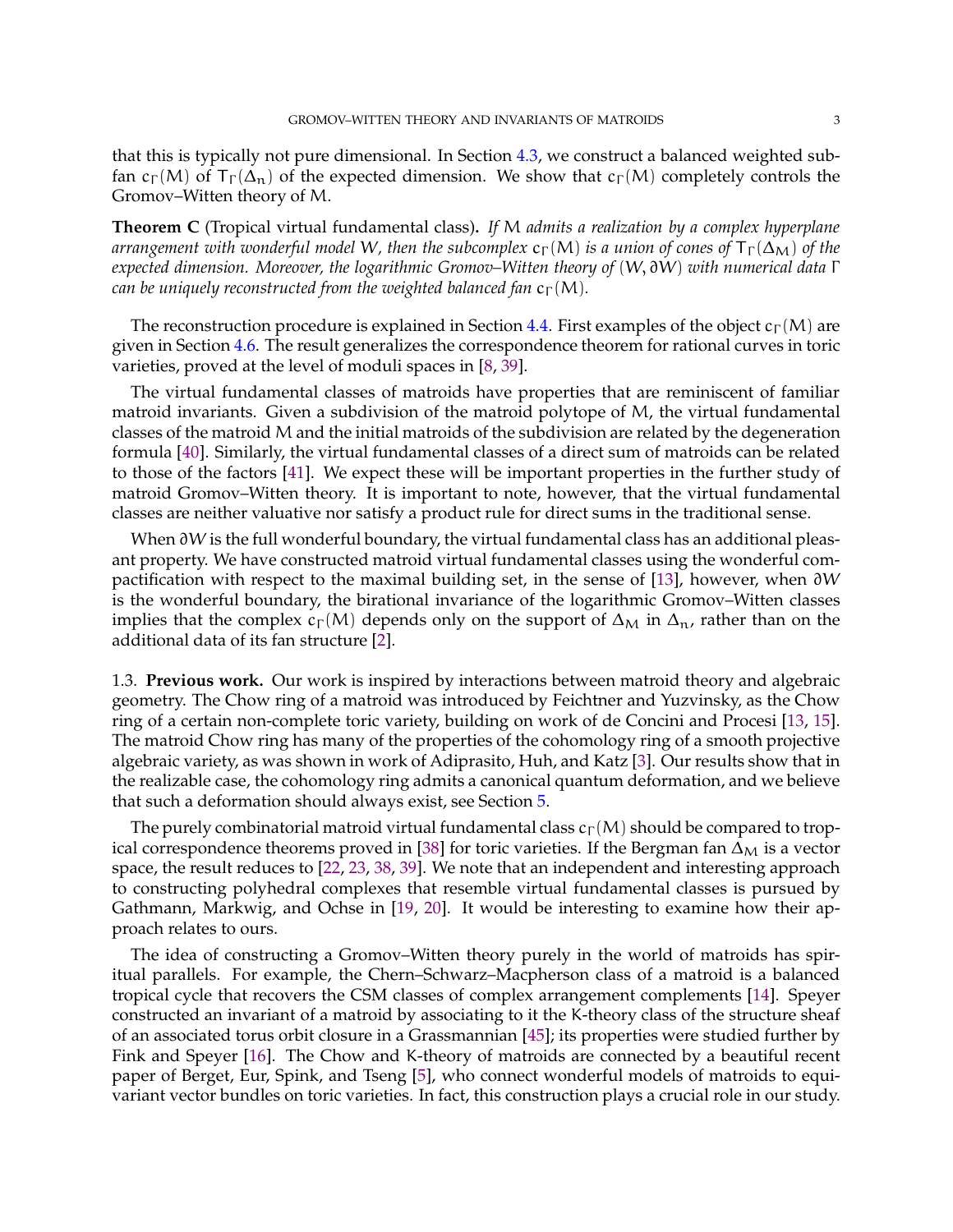<span id="page-3-1"></span>In related work, Dastidar and Ross have defined matroid  $\psi$ –classes, treating the Chow ring of a matroid as analogous to the moduli space of pointed rational curves [\[12\]](#page-21-11).

When M is complex realizable, the points of the tropical cycle  $c_{\Gamma}(M)$  parameterize maps from tropical rational curves in  $\Delta_M$ . In the special case where the degree of these rational curves is 1, one obtains spaces of tropical lines in tropical linear spaces, which can be interpreted as a tropical Fano variety, or as a tropical flag manifold [\[6,](#page-20-3) [27,](#page-21-12) [34\]](#page-21-13). Our results may therefore be viewed as a non-linear partial generalization of these.

Finally, our results fundamentally concern integrals on the space of stable maps to the permutohedral toric variety, which is also the subject of the papers [\[7,](#page-20-4) [21,](#page-21-14) [29\]](#page-21-15).

**Acknowledgements.** We are grateful to Dan Abramovich, Christopher Eur, Dagan Karp, and Navid Nabijou for helpful conversations related to this work and to Hannah Markwig for comments on an earlier draft. D.R. was an academic visitor at the Chennai Mathematical Institute in 2018 when this project began, and is grateful to the institute for tea, biscuits, and other hospitality. The paper benefited from the careful reading and helpful comments of an anonymous referee.

D.R. was supported by EPSRC New Investigator Grant EP/V051830/1.

### 2. VIRTUAL FUNDAMENTAL CLASSES OF WONDERFUL MODELS

We work over an algebraically closed field of characteristic 0 and construct the virtual classes of matroids. The section involves three ingredients: the tautological vector bundle cutting out the wonderful model of a matroid [\[5\]](#page-20-2), the Grothendieck–Riemann–Roch theorem [\[10\]](#page-21-16), and the functoriality of the virtual fundamental class [\[33\]](#page-21-17). They will be combined to obtain a combinatorial formula for the virtual fundamental class of a wonderful model for a complex arrangement complement.

2.1. **Conventions on logarithms.** We prefer to work here over the category of fine logarithmic schemes rather than the more common convention of fine and saturated logarithmic schemes used in [\[1,](#page-20-5) [9,](#page-21-18) [24\]](#page-21-19). The geometric reason for this is that natural forgetful map

$$
\mathsf{K}_{\Gamma}(X) \to \overline{\mathcal{M}}_{0,r}(X,\beta)
$$

to the moduli space of ordinary stable maps is an embedding in the fine case, but is finite in the fine and saturated case. For statements that require a global embedding into a smooth object, the former is more convenient. The literature does not use the saturation hypothesis in a significant way, and it is easily excised without affecting the Gromov–Witten theory. As this is a technical discussion and likely well-known to experts, we delay this to Section [2.7.](#page-9-0)

<span id="page-3-0"></span>2.2. **Conventions on discrete data.** Let X be a smooth projective variety and D a simple normal crossings divisor with components  $D_1, \ldots, D_s$ . Logarithmic Gromov–Witten theory probes the geometry of a simple normal crossings pair  $(X, D)$  by the intersection theory on moduli spaces  $K(X, D)$  of logarithmic stable maps

$$
F:(C,p_1,\ldots,p_r)\to (X,D).
$$

The domain is allowed to be any nodal pointed curve, and the morphism satisfies a number of properties in addition to stability, which the reader may find in [\[24\]](#page-21-19). We provide a working definition for the reader. The interior of the moduli space parameterizes maps such that  $F^{-1}(D)$  is a collection of marked points. On this interior, the curve C is smooth and the scheme theoretic order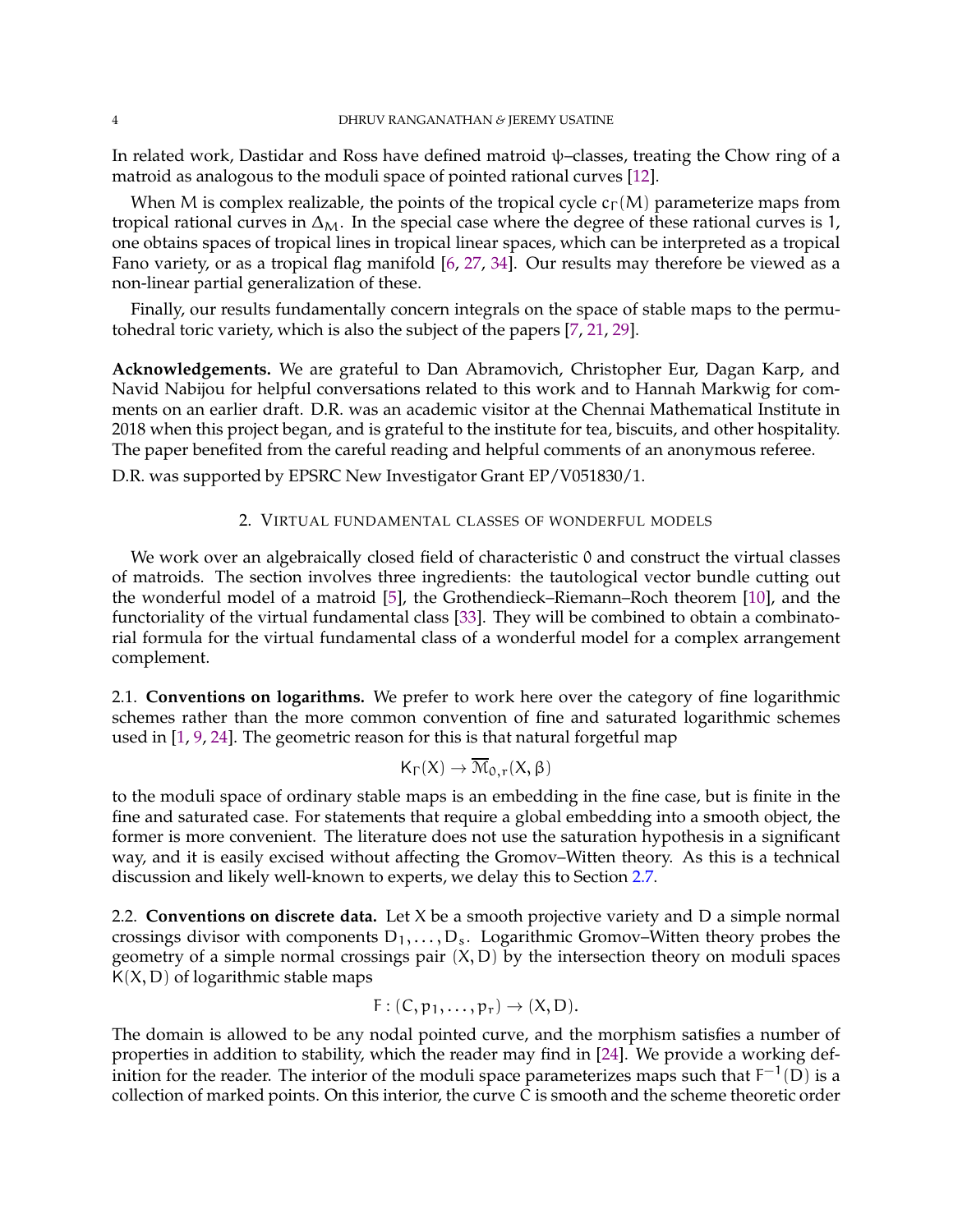<span id="page-4-0"></span>of tangency of F at each marked point  $p_i$  with each boundary component  $D_j$  is a fixed nonnegative integer  $c_{ij}$ . This contact order is locally constant in flat families of logarithmic stable maps. The space  $K(X, D)$  is a compact moduli space that contains this locus as an open substack. The new objects in the moduli problem are logarithmic maps from nodal curves subject to a stability condition. The fundamental property of the compact moduli space is that the contact orders  $c_{ij}$ are well-defined at *every point* in the moduli space  $K(X, D)$ , and moreover, the numbers  $c_{ij}$  are still locally constant in flat families. The genus and number of marked points r are also locally constant.

It is standard to fix the following discrete data when studying logarithmic Gromov–Witten invariants: (i) the genus of the domain curve  $C<sub>i</sub>$  (ii) the number r of marked points on the curve, (iii) the orders  $c_{ij}$  of contact of each marked point  $p_i$  with the boundary divisor  $D_j$ .

We depart from standard conventions and let  $\Gamma$  package the data of the choice of boundary divisor D, the genus g, which will always be 0 for us, the number r of marked points, and their contact orders. Let  $K_{\Gamma}(X)$  be the associated moduli space of logarithmic stable maps. It is proved in [\[1,](#page-20-5) [9,](#page-21-18) [24\]](#page-21-19) that this is a proper Deligne–Mumford stack of expected dimension

$$
vdim = (\dim X - 3)(1 - g) + \int_{\beta} c(T_X^{\log}) + r
$$

The moduli space carries a canonical Chow homology class in this expected dimension called the *virtual fundamental class*. Gromov–Witten invariants are defined as integrals of tautologically defined cohomology classes on the moduli space against the virtual fundamental class. In addition to the original papers, a gentle introduction to the subject may be found in the introductory sections of [\[39\]](#page-22-1).

2.3. **The moduli space.** Suppose X is a smooth projective variety with a fixed simple normal crossings boundary divisor  $D_X$ . We consider a globally generated vector bundle  $E$  with a section s such that the vanishing locus  $W = V(s)$  has the following properties.

- (i) The subscheme  $W \subset X$  is smooth of codimension equal to the rank of of  $E$ .
- (ii) The intersection  $W \cap D_X$  is a simple normal crossings divisor.
- (iii) For each irreducible component D<sub>i</sub> of D<sub>X</sub>, if the intersection  $W \cap D_i$  is nonempty then it is smooth.

**Remark 2.3.1.** In our context, X will be the toric variety associated to the fan  $\Delta_n$ , which is the normal fan of the n-dimensional permutohedron. The divisor  $D_X \subset X$  will be a subset of the toric boundary, which will later be fed into the discrete data Γ. The set W will be the wonderful compactification of a hyperplane arrangement complement, as constructed previously. The construction of the vector bundle will be explained shortly.

In this situation the divisor  $W \cap D_X$  is a simple normal crossings divisor, and the natural map  $W \hookrightarrow X$  is strict in the sense of logarithmic geometry. There is an induced an inclusion of moduli spaces:

$$
\mathsf{K}_\Gamma(W)\hookrightarrow \mathsf{K}_\Gamma(X).
$$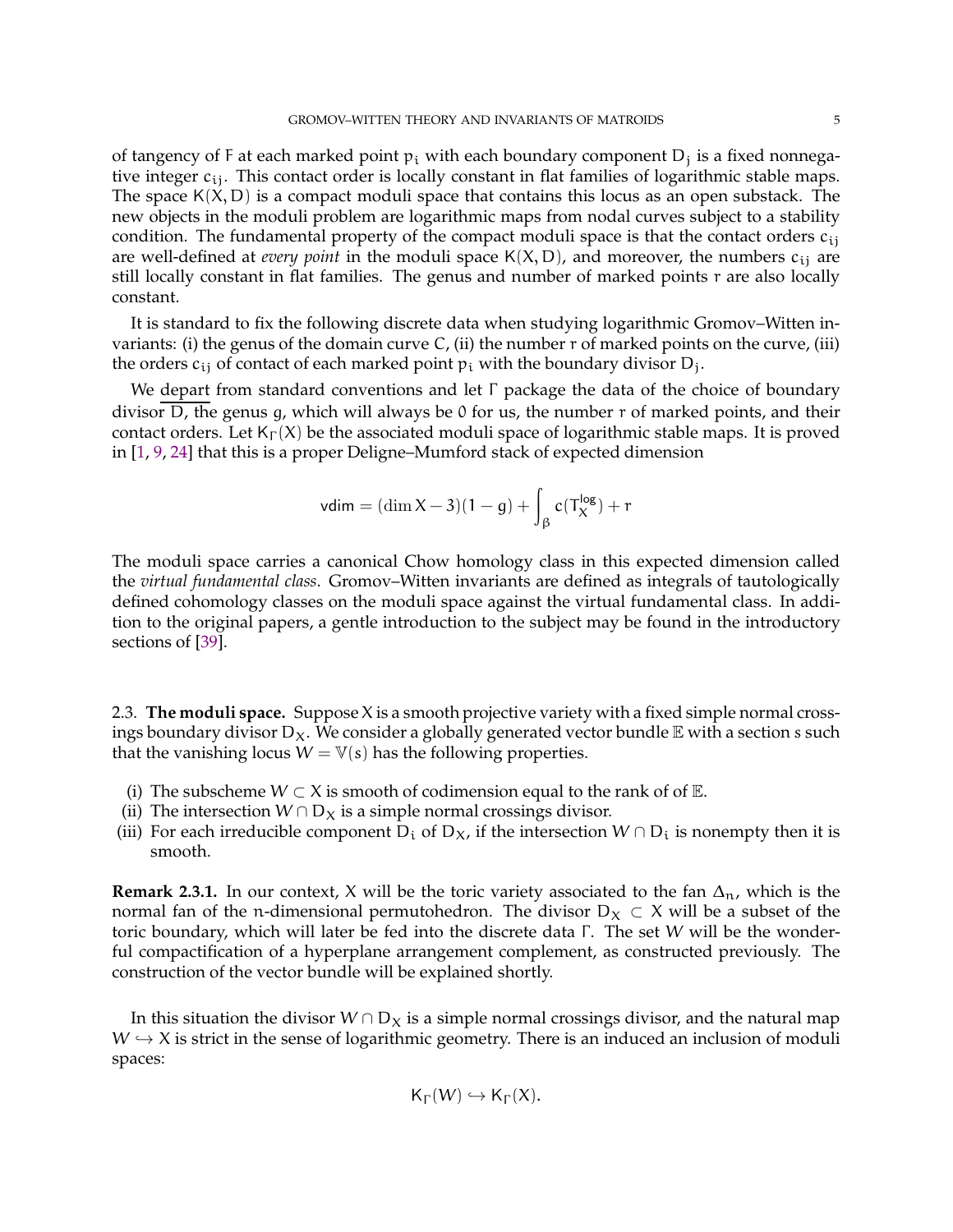<span id="page-5-1"></span>The vector bundle  $E$  induces a sheaf on the moduli space by a universal push/pull construction. Consider the universal diagram



Define  $\mathbb F$  to be the pushforward sheaf  $\pi_\star$ F<sup>\*</sup> $\mathbb E$ . In this context, the moduli space of maps to X can be described using the sheaf F.

<span id="page-5-0"></span>**Theorem 2.3.2.** *The sheaf*  $\mathbb{F}$  *is a vector bundle and possesses a section*  $s_{\mathbb{F}}$  *whose stack theoretic vanishing locus is equal to the substack*

$$
\mathsf{K}_\Gamma(W)\hookrightarrow \mathsf{K}_\Gamma(X).
$$

*The Chern character of*  $\mathbb F$  *is given by* 

$$
\mathrm{ch}(\mathbb{F}) = \pi_{\star}(\mathrm{Td}(\pi) \cdot F^{\star} \mathrm{ch}(\mathbb{E})).
$$

*Proof.* Let C be a rational curve, and consider a morphism

$$
F:C\to X.
$$

We claim that the cohomology group  $H^1(C, f^* \mathbb{E})$  vanishes. Indeed, by construction the vector bundle  $E$  is a quotient of the trivial bundle; since the curve C has arithmetic genus 0, the claim is immediate. We have the universal diagram

$$
\begin{array}{c}\n\mathscr{C} \xrightarrow{\quad F \quad} X \\
\downarrow \pi \\
K_{\Gamma}(X).\n\end{array}
$$

Consider the pullback  $F^*E$  of the vector bundle  $E$  to the universal curve. The higher cohomology groups of this vector bundle on the fibers of  $\pi$  have been shown to vanish. By the theorem on cohomology and base change, the pushforward sheaf  $R^0 \pi_\star F^\star \mathbb{E}$  is a vector bundle  $\mathbb{F}$ . The section  $s_{\mathbb{E}}$  of  $\mathbb E$  therefore gives rise to a section  $s_{\mathbb{F}}$  of the vector bundle  $\mathbb F$ . The scheme theoretic vanishing locus of s<sub>F</sub> tautologically describes the subfunctor of  $K_{\Gamma}(X)$  where the universal curve is scheme theoretically contained in the vanishing locus of the section  $s_{\mathbb{E}}$ , namely in W. The first result follows.

The second result follows from a standard application of Grothendieck–Riemann–Roch, which will relate the Chern characters of the sheaves  $F^{\star}E$  on the universal curve, and of  $F$ . We briefly explain how to make the application. Since we work in the category of fine logarithmic schemes, by a result of Wise, there is an embedding

$$
\mathsf{K}_{\Gamma}(X) \hookrightarrow \overline{\mathcal{M}}_{0,r}(X,\beta),
$$

into the space of ordinary stable maps, obtained by forgetting the logarithmic data [\[49,](#page-22-5) Corollary 1.2]. Moreover, the universal curve of the source is pulled back from the target of this map. The Grothendieck–Riemann–Roch theorem may be applied to the universal curve, exactly as explained in  $[10,$  Appendix 1], and leads immediately to the claimed result.  $\Box$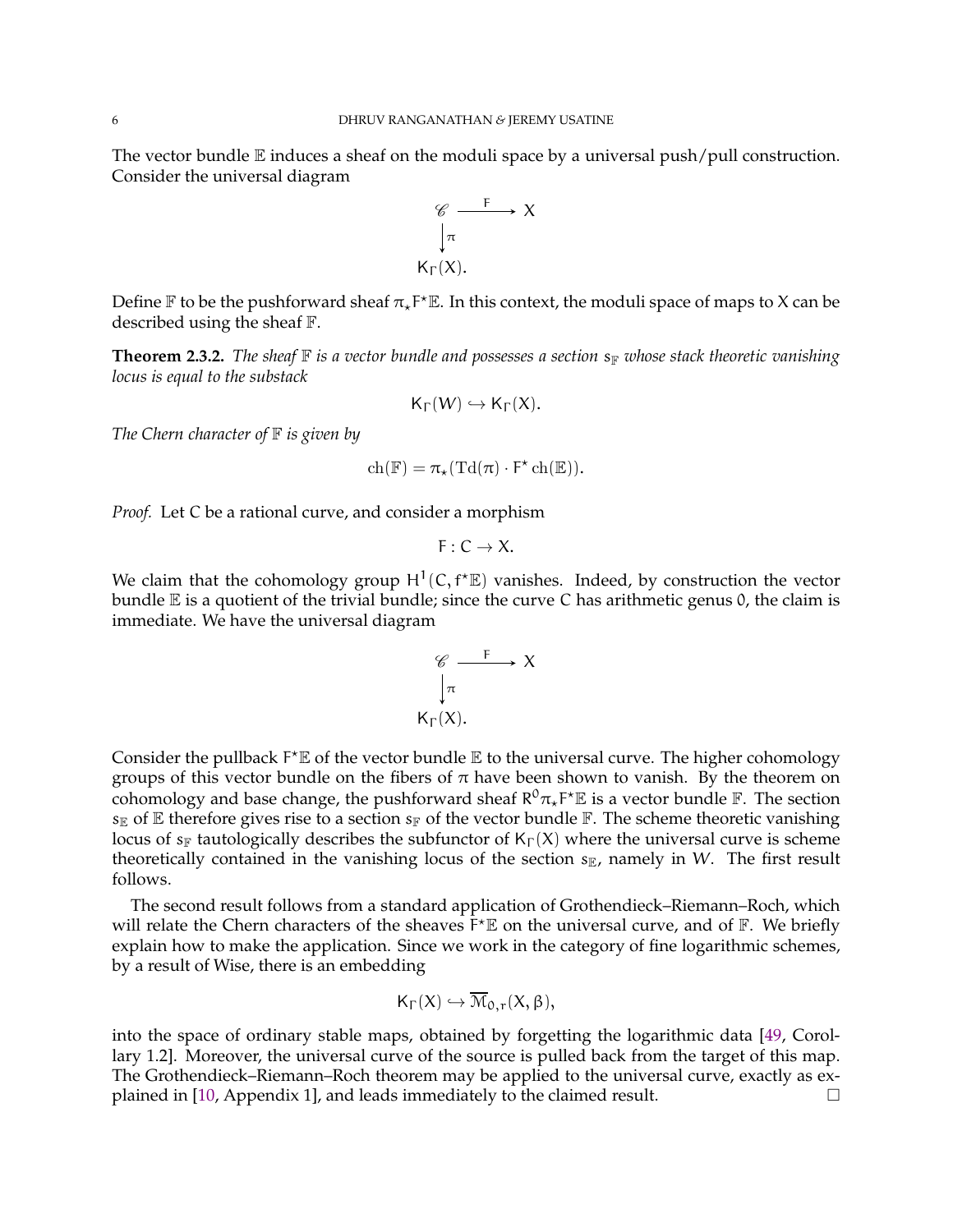<span id="page-6-2"></span><span id="page-6-1"></span>2.4. **Logarithmic quantum Lefschetz.** The moduli space of logarithmic stable maps  $K_{\Gamma}(W)$  carries a natural virtual fundamental class [\[24\]](#page-21-19). We examine this class after pushforward to the ambient space  $K_{\Gamma}(X)$ . The description of the moduli space above as the zero locus of a bundle section also produces a class, namely the virtual Poincaré dual to the Euler class of the bundle  $\mathbb{F}$ .

<span id="page-6-0"></span>**Theorem 2.4.1.** *The following equality holds in the Chow homology of*  $K_{\Gamma}(X)$ *:* 

$$
[\mathsf{K}_{\Gamma}(W)]^{\mathsf{vir}} = c_{\mathsf{top}}(\mathbb{F}) \cap [\mathsf{K}_{\Gamma}(X)]^{\mathsf{vir}}.
$$

We recall how the virtual fundamental class on  $K_{\Gamma}(W)$  is constructed, following the point of view given by Abramovich and Wise [\[2\]](#page-20-0). Let  $\mathcal{A}_X$  denote the Artin fan of X with the logarithmic structure dictated by Γ. Explicitly, this is an open substack of the quotient  $[X/T]$  of X by its dense torus, consisting of torus orbits that are contained in the logarithmic boundary of X. The stack  $\mathcal{A}_X$ is a simple normal crossings pair in the smooth topology.

**Lemma 2.4.2.** *The stack*  $\mathfrak{M}(\mathcal{A}_X)$  *of logarithmic maps from curves to*  $\mathcal{A}_X$  *is logarithmically smooth. Fixing the genus to be* g *and the contact orders at all marked points by the datum* Γ, *the stack*  $\mathfrak{M}_{q,\Gamma}(\mathscr{A}_X)$  *of logarithmic maps with these discrete data is irreducible of dimension* 3g − 3 + n*, where* n *is the number of marked points.*

We work in the genus 0 case and drop the genus from the notation. The morphism  $W \hookrightarrow X$ is strict, and it follows that the Artin fan  $\mathcal{A}_W$  is an open substack of  $\mathcal{A}_X$ . Concretely, it is the complement of those points of  $\mathcal{A}_X$  corresponding to torus orbits that are disjoint from W. In particular

$$
\mathscr{A}_W \hookrightarrow \mathscr{A}_X
$$

is a strict open immersion. The corresponding inclusion  $\mathfrak{M}_{\Gamma}(\mathscr{A}_W) \hookrightarrow \mathfrak{M}_{\Gamma}(\mathscr{A}_X)$  is also an open immersion. For the purposes of defining the virtual class below, we may therefore ignore  $\mathcal{A}_W$ altogether and replace it with  $\mathcal{A}_X$ .

The composite morphism  $W \to X \to \mathcal{A}_X$  has relative tangent bundle equal to the logarithmic tangent bundle of W. The composition also gives rise to a map of moduli spaces

$$
\mu: \mathsf{K}_\Gamma(W) \to \mathfrak{M}_\Gamma(\mathscr{A}_X).
$$

The vertical tangent space whose fiber at a moduli point  $[C, f]$  is given by  $H^0(C, f^{\star}T_W^{log})$ . The vertical obstruction space is given by  $H^1(C, f^{\star}T_W^{\log}).$  By the Riemann–Roch theorem, the difference between these dimensions is everywhere constant. A globalized version of this fact is that the forgetful morphism above is equipped with a relative perfect obstruction theory, see [\[2,](#page-20-0) Section 6], noting as we have above that  $\mathfrak{M}_{\Gamma}(\mathcal{A}_W) \hookrightarrow \mathfrak{M}_{\Gamma}(\mathcal{A}_X)$  is an open immersion. In particular, there is a virtual pullback morphism on the Chow group:

$$
\mu^!:A_\star(\mathfrak{M}_{\Gamma}(\mathscr{A}_X);\mathbb{Q})\to A_\star(\mathsf{K}_{\Gamma}(W);\mathbb{Q}).
$$

The virtual pullback of the fundamental class gives rise to the virtual fundamental class. If  $W$  is replaced with  $X$  above, the map  $\mu$  is smooth; the pullback map coincides with smooth pullback on Chow groups.

2.4.1. *Proof of Theorem [2.4.1.](#page-6-0)* The argument is well-known in the non-logarithmic context, and we need only manoeuvre ourselves into a situation where known results on virtual structures imply the result [\[33\]](#page-21-17). By hypothesis the inlcusion  $W \hookrightarrow X$  is a strict morphism of pairs: divisorial components of ∂W are precisely the nonempty intersections of divisors of X with W. It therefore follows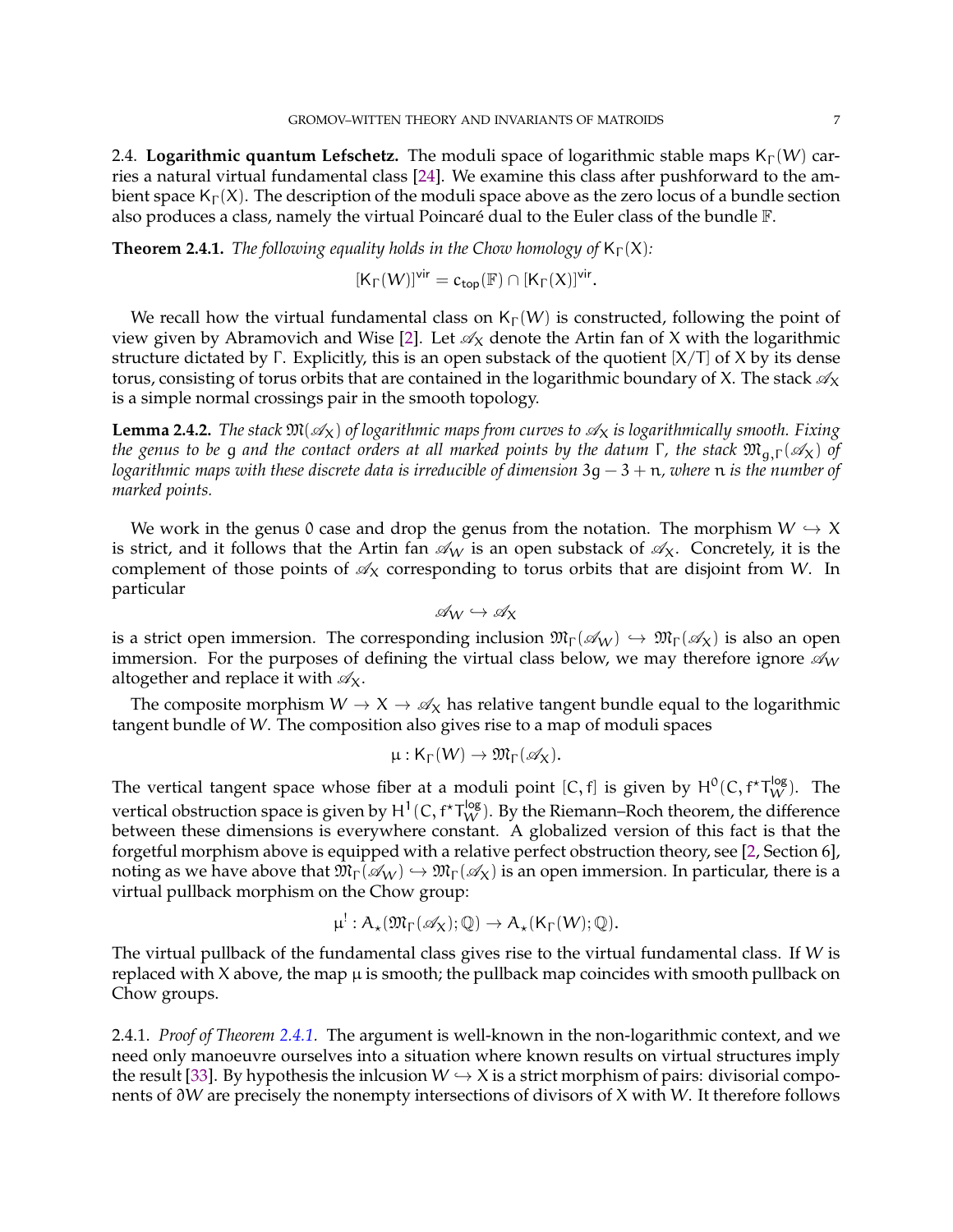<span id="page-7-2"></span>that the relative cotangent complex of this morphism coincides with the relative logarithmic cotangent complex. In particular, the kernel of the morphism of logarithmic cotangent bundles is the usual conormal bundle W in X:

$$
0\rightarrow N^{\vee}_{W/X}\rightarrow \Omega_X^{\text{log}}|_W\rightarrow \Omega_W^{\text{log}}\rightarrow 0.
$$

Since W is cut out of X by a section of  $\mathbb{E}$ , we have an identification of  $N_{W/X}$  with the vector bundle  $\mathbb{E}|_W$ . By pulling back this sequence to the universal curve over  $\mathsf{K}_{\Gamma}(W)$ , taking its derived pushforward, and rotating, we obtain a distinguished triangle in the derived category of coherent sheaves on  $K_{\Gamma}(W)$ . By unraveling the definition of the obstruction theory given above, we obtain a sequence of morphisms to the relative cotangent complexes of our moduli spaces as described below. We let  $j : K_{\Gamma}(W) \hookrightarrow K_{\Gamma}(X)$  denote the inclusion.

$$
j^{\star}(R\pi_{\star}F^{\star}T_{X}^{\log})^{\vee} \longrightarrow (R\pi_{\star}F^{\star}T_{W}^{\log})^{\vee} \longrightarrow j^{\star}\mathbb{F}[1] \longrightarrow j^{\star}(R\pi_{\star}F^{\star}T_{X}^{\log})^{\vee}[1]
$$
  
\n
$$
\downarrow \qquad \qquad \downarrow \qquad \qquad \downarrow
$$
  
\n
$$
j^{\star}L_{K_{\Gamma}(X)/\mathfrak{M}_{\Gamma}(\mathscr{A}_{X})} \longrightarrow L_{K_{\Gamma}(W)/\mathfrak{M}_{\Gamma}(\mathscr{A}_{X})} \longrightarrow j^{\star}L_{K_{\Gamma}(W)/K_{\Gamma}(X))} \longrightarrow j^{\star}L_{K_{\Gamma}(X)/\mathfrak{M}_{\Gamma}(\mathscr{A}_{X})}[1].
$$

It follows that the two different obstruction theories on  $K_{\Gamma}(W)$  – one coming from the standard theory and the other from the vector bundle  $\mathbb{F}$ , coincide; this statement now follows from the result of Kim–Kresch–Pantev [\[33\]](#page-21-17); see also [\[35,](#page-21-20) Remark 5.17].

<span id="page-7-1"></span>**Remark 2.4.3.** The following variation on the above argument will be useful. We have a sequence of morphisms

$$
\mathsf{K}_\Gamma(W)\hookrightarrow \mathsf{K}_\Gamma(X)\to \mathfrak{M}_\Gamma(\mathscr{A}_X).
$$

The logarithmic algebraic stack  $\mathfrak{M}_{\Gamma}(\mathcal{A}_{X})$  is equipped with a tropicalization [\[40,](#page-22-2) Section 2]. Any subdivision of this tropicalization determines logarithmic modifications of all three of these spaces. The logarithmic modifications of  $K_{\Gamma}(W)$  and  $K_{\Gamma}(X)$  are both equipped with virtual fundamental classes by [\[40,](#page-22-2) Section 3]. The argument above ensures that the virtual fundamental classes of the modifications are still related by the top Chern class of the vector bundle  $\mathbb F$  above.

2.5. **Specializing to the wonderful geometry.** We now specialize to let X be the toric variety associated to the permutohedral fan  $\Delta_n$  and let W be the wonderful model of a hyperplane arrangement complement. We may exhibit W as a zero of a section of a vector bundle on X. The construction was discovered by Berget–Eur–Spink–Tseng [\[5\]](#page-20-2) and is closely related to [\[28,](#page-21-21) [46\]](#page-22-6). The hyperplane arrangement underlying W canonically determines a point in a Grassmannian  $\mathbb{G}(d, n)$ . The  $\mathbb{G}_{\mathfrak{m}}^{\mathfrak{n}}$ -orbit closure of this point determines a toric variety Y which inherits the tautological quotient bundle from  $\mathbb{G}(d, n)$ . There is a canonical resolution  $X \to Y$ , and the pullback of the tautological quotient bundle to  $X$  will be denoted  $E$ .

Let M be the matroid associated to the hyperplane arrangement above. Note that it is a matroid on a set of  $n + 1$  elements. The rank of the matroid is  $d + 1$ . We will assume for convenience throughout that M is loop free. The divisor  $D_X$  induces a divisor  $D_W$  on W by intersection. The divisor  $D_X$  and the compatible divisor  $D_W$  will be implicit in  $\Gamma$  below.

<span id="page-7-0"></span>**Theorem 2.5.1.** *Let* W *and* X *be as above. The vector bundle* E *on* X *is globally generated and possesses a transverse section*  $s_{\mathbb{R}}$  *whose scheme theoretic vanishing locus is* 

$$
W \hookrightarrow X.
$$

*The total Chern class*  $c(\mathbb{E})$  *is equal to the tautological quotient total Chern class*  $c(M)$  *of the matroid* M.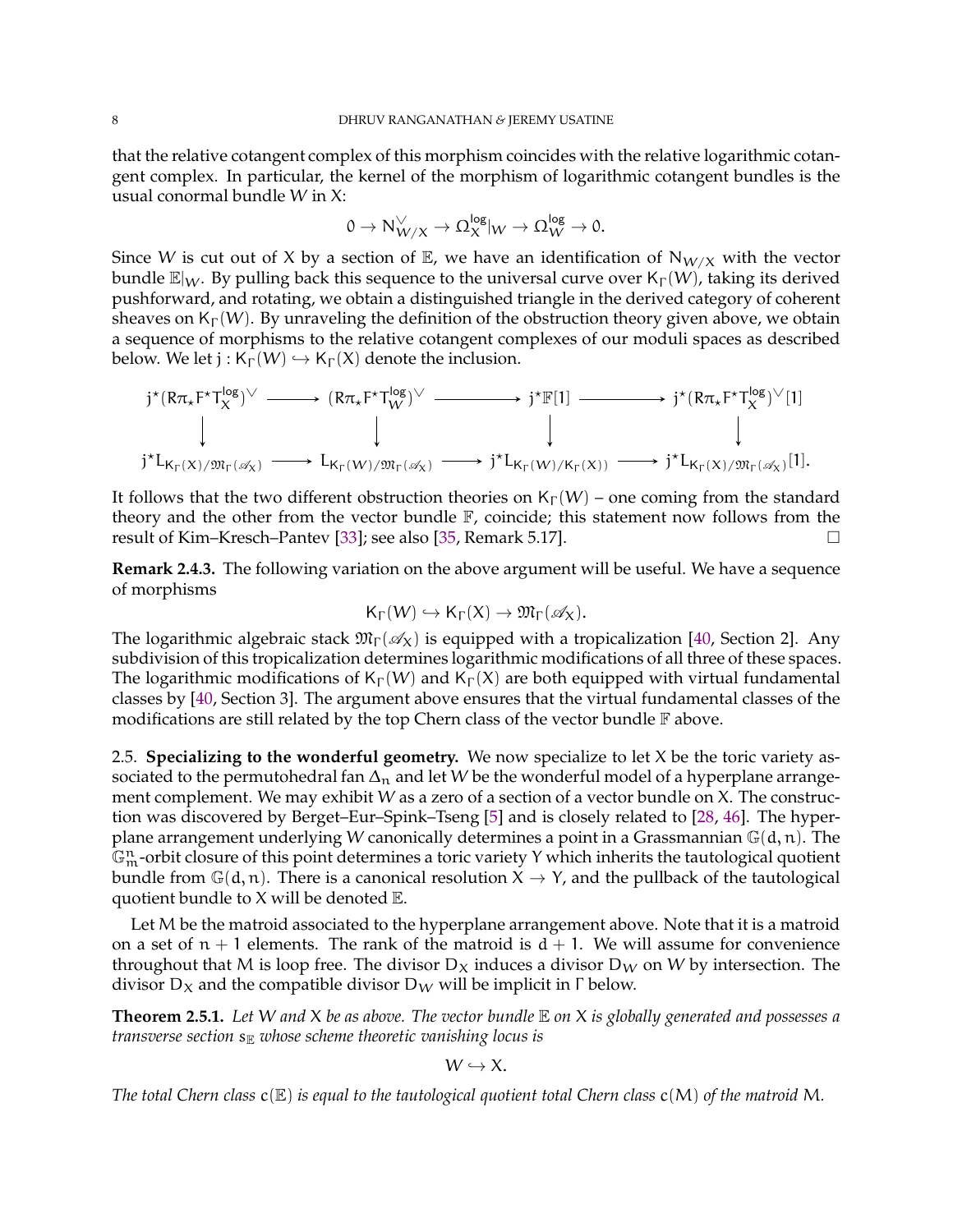<span id="page-8-2"></span>The tautological quotient Chern classes of a matroid can be found in [\[5,](#page-20-2) Definition 3.9].

*Proof.* The bundle  $E$  is the tautological quotient bundle as defined in [\[5,](#page-20-2) Definition 1.2], which as a quotient of a trivial bundle, is globally generated. The existence of the section  $s_{\mathbb{E}}$  is [\[5,](#page-20-2) Theorem 7.10], and the statement about  $c(\mathbb{E})$  is an immediate consequence of [\[5,](#page-20-2) Proposition 3.7].

<span id="page-8-1"></span>2.6. **Virtual fundamental classes of matroids.** Theorems [2.3.2,](#page-5-0) [2.4.1,](#page-6-0) and [2.5.1](#page-7-0) together tell us that the image of  $[K_{\Gamma}(W)]^{\text{vir}}$  in the Chow homology of  $K_{\Gamma}(X)$  can be written in terms of the tautological quotient Chern class  $c(M)$ . We now make this explicit.

For  $i \in \mathbb{Z}_{>0}$ , let  $p_i \in \mathbb{Q}[x_1, x_2, \dots]$  be recursively defined by

$$
p_i = x_1 p_{i-1} - x_2 p_{i-2} + \dots + (-1)^i x_{i-1} p_1 + (-1)^{i+1} i x_i,
$$

and for all  $j \in \mathbb{Z}_{\geq 0}$ , let  $\kappa_{\Gamma,i}(M)$  be the degree j term of

$$
\pi_\star\left( \mathsf{Td}(\pi)\cdot \left(n-d+\sum_{i\geqslant 1} \mathfrak{p}_i\Big((\mathsf{F}^\star(c_\ell(M)))_{\ell\in\mathbb{Z}_{>0}}\Big)\right)\right)\in A^\star(\mathsf{K}_\Gamma(X)).
$$

Set  $e_{\Gamma}(M) \in A^{\star}(K_{\Gamma}(X))$  to be

$$
e_{\Gamma}(M) = q_{\deg(c_1(M) \cap \beta) + n - d} \Big( (\ell! \kappa_{\Gamma, \ell}(M))_{\ell \in \mathbb{Z}_{> 0}} \Big),
$$

where  $\beta$  is the curve class encoded by Γ, and the  $q_i \in \mathbb{Q}[x_1, x_2, \dots]$  are recursively defined for  $i \in \mathbb{Z}_{>0}$  by

$$
(-1)^{i+1}iq_i = x_i - x_{i-1}q_1 + x_{i-2}q_2 - ... + (-1)^{i-1}x_1q_{i-1}.
$$

<span id="page-8-0"></span>**Definition 2.6.1.** The *virtual fundamental class* of M with respect to Γ is the class

$$
[M]_\Gamma^\textup{vir} = e_\Gamma(M) \cap [K_\Gamma(X)]^\textup{vir} \in A_\star(K_\Gamma(X)).
$$

**Remark 2.6.2.** Note that the definition  $[M]_ \Gamma^{\text{vir}}$  depends only the discrete data  $\Gamma$  and the matroid M, and in particular, makes sense even when the matroid M is not realizable.

We now see that Theorem [A](#page-1-0) is an immediate consequence of Definition [2.6.1](#page-8-0) and Theorems [2.3.2,](#page-5-0) [2.4.1,](#page-6-0) and [2.5.1.](#page-7-0)

*Proof of Theorem [A.](#page-1-0)* By the Girard–Newton formula, the  $p_i$  and  $q_i$  are the universal polynomials describing the Chern character in terms of the Chern classes and vice-versa, see e.g., [\[17,](#page-21-22) Example 3.2.3]. Thus for all  $j \in \mathbb{Z}_{\geq 0}$ , Theorems [2.5.1](#page-7-0) and [2.3.2](#page-5-0) imply that  $\kappa_{\Gamma,i}(M)$  is the degree j term of  $ch(\mathbb{F})$ , so

$$
c_{\text{top}}(\mathbb{F}) = \mathfrak{q}_{\deg(c_1(M)\cap\beta)+n-d}\Big((\ell! \kappa_{\Gamma,\ell}(M))_{\ell \in \mathbb{Z}_{>0}}\Big) = e_{\Gamma}(M),
$$

where we note that  $rk(\mathbb{F}) = \deg(c_1(M) \cap \beta) + n - d$  by Riemann–Roch for vector bundles on curves. Thus Theorem [2.4.1](#page-6-0) gives the desired result.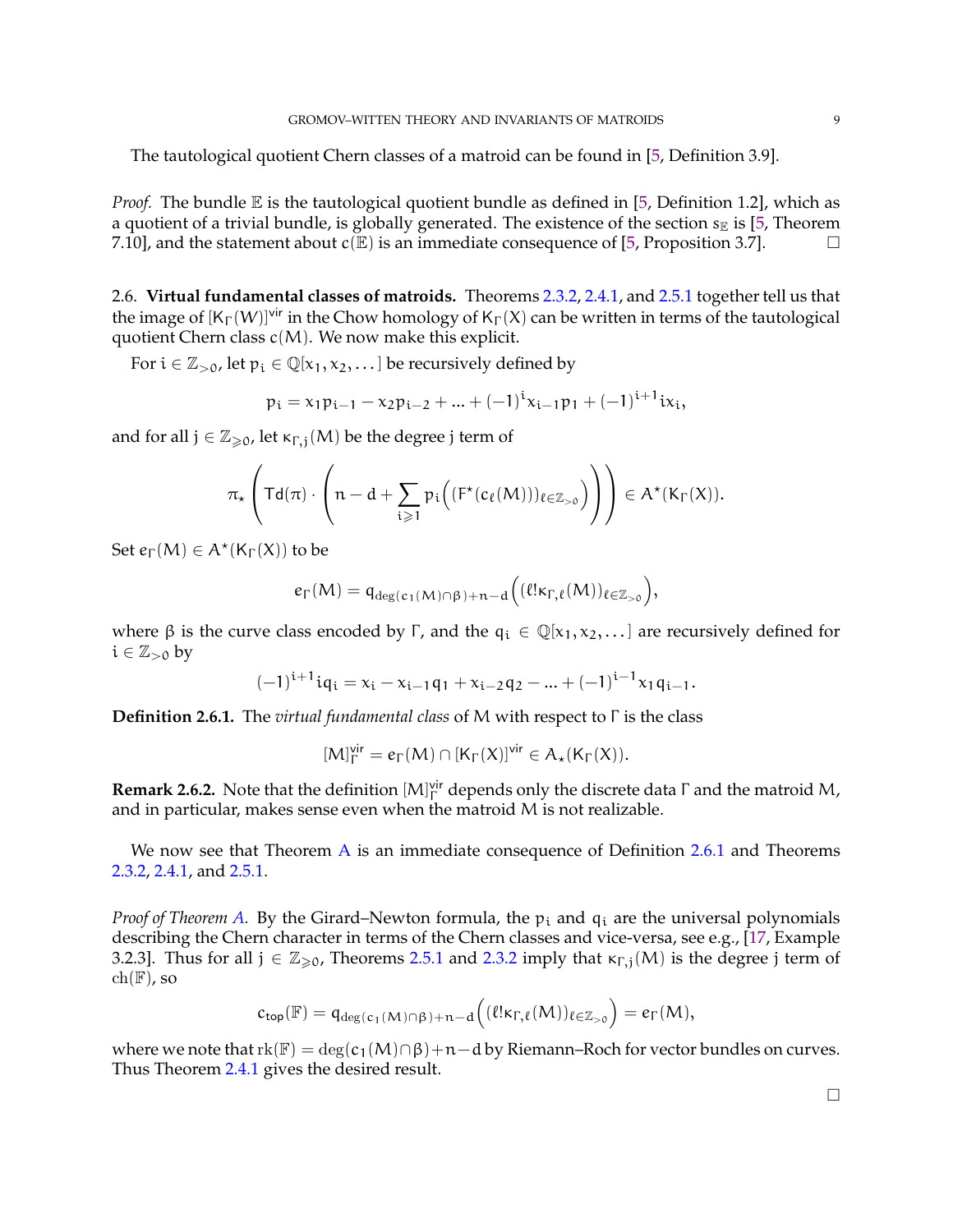<span id="page-9-3"></span><span id="page-9-0"></span>2.7. **Fine moduli spaces of maps.** We record here how to adapt the results in the literature to work in the fine logarithmic setting, rather than the fine and saturated one. In this section, we set X be a simple normal crossings pair with divisor D. We require four statements: (i) the moduli space of fine logarithmic maps to X is a proper Deligne–Mumford stack, (ii) the moduli space is equipped with a virtual fundamental class, (iii) this virtual fundamental class is equal to the pushforward of the virtual fundamental class on the space of fine and saturated maps, and (iv) the equality of virtual classes is compatible with evaluation morphisms.

The moduli space of fine logarithmic stable maps to  $X$  is certainly a fine logarithmic algebraic stack, by the main results of [\[48,](#page-22-7) [49\]](#page-22-5). There is a diagram comparing the fine moduli problem with the fine and saturated one:



where  $A_X$  denotes the Artin fan of X. Both vertical maps are strict by the argument in [\[2,](#page-20-0) Lemma 4.1], and therefore the square is Cartesian in the category of algebraic stacks.

The lower horizontal map

$$
\mathfrak{M}_{\Gamma}(\mathscr{A}_X)^{\mathsf{fs}} \longrightarrow \mathfrak{M}_{\Gamma}(\mathscr{A}_X)^{\mathsf{fine}}
$$

is obtained from the saturation map, see for instance [\[49\]](#page-22-5). However, since the source and target are logarithmically smooth in, respectively, the fine and saturated and fine categories, the map is simply the normalization. It is therefore both proper and birational, and identifies fundamental classes under pushforward. Since the vertical maps carry the same perfect obstruction theory, it now follows from the Costello–Herr–Wise comparison theorem that the fine and saturated virtual fundamental class pushes forward to the virtual fundamental class on the space of fine maps [\[11,](#page-21-23) [26\]](#page-21-24).

Finally, the evaluation maps from  $\mathsf{K}_\Gamma(\mathsf{X})^\mathsf{fs}$  to the strata of X and the forgetful map to the moduli stack of prestable curves factor through the space  $\overline{\mathcal{M}}_{0,r}(X,\beta)$  of ordinary stable maps, and then by [\[49,](#page-22-5) Theorem 1.1], they necessarily factor through the space  $\mathsf{K}_{\Gamma}(X)$ <sup>fine</sup> as well. By the projection formula, for the purposes of computing logarithmic Gromov–Witten invariants, i.e. integrals against the virtual fundamental class of cohomology classes pulled back from evaluations and from the stack of curves, we may use the theory of fine logarithmic maps.

## 3. QUANTUM COHOMOLOGY OF WONDERFUL MODELS

Keeping the notation from the previous section, we will assume that in the choice of discrete data Γ, the divisor  $D<sub>X</sub>$  is empty, and we will show how in this special case Theorem [A](#page-1-0) implies that the quantum cohomology of the wonderful model is a combinatorial invariant.

We first set some notation for the relevant curve classes. Let  $U = X(\Delta_M) \subset X$ , and let  $A_1(M)$ denote the subgroup of  $A_1(X)$  consisting of all  $\beta$  that satisfy  $\gamma \cap \beta = 0$  for all  $\gamma \in \text{ker}(A^1(X) \to$  $A^1(U)$ ). Also let  $\iota: W \hookrightarrow X$  denote the inclusion.

<span id="page-9-2"></span>**Proposition 3.0.1.** *The pushfoward map*  $A_1(W) \to A_1(X)$  *is injective and has image*  $A_1(M)$ *.* 

*Proof.* The pullback map  $\iota^* : A^1(X) \to A^1(U) \to A^1(W)$  is surjective and has kernel

<span id="page-9-1"></span>(1) 
$$
\ker \iota^* = \ker(A^1(X) \to A^1(U))
$$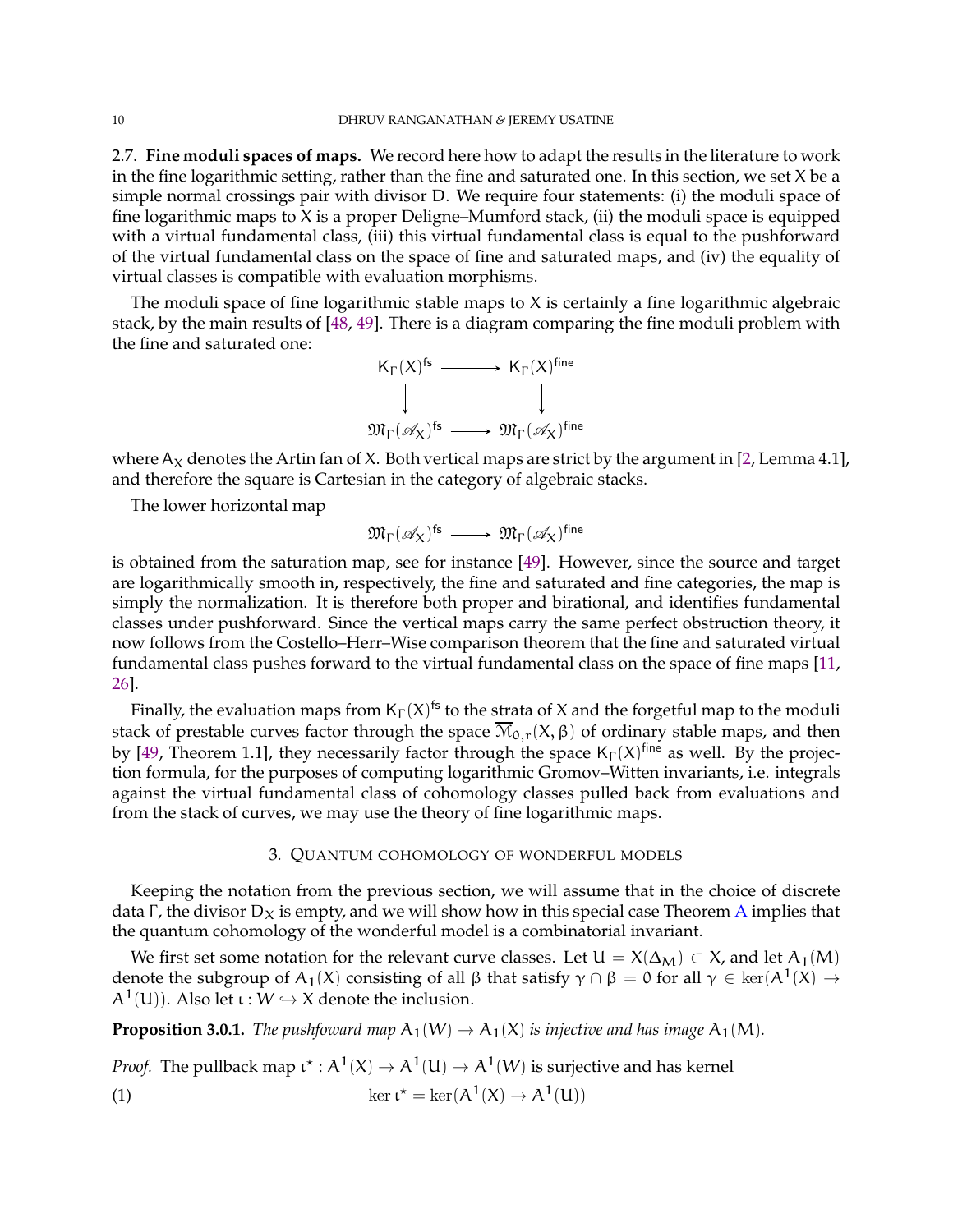<span id="page-10-1"></span>because  $U \hookrightarrow X$  is an open immersion and because  $A^{\star}(U) \to A^{\star}(W)$  is an isomorphism of graded rings by [\[15,](#page-21-2) Theorem 3]. Because A  $^1$  (U) is generated by Chern classes of line bundles and  $\stackrel{\sim}{W}\hookrightarrow X$ is a closed immersion of smooth varieties, we also have that  $\iota^*$  and  $\iota_*$  satisfy the projection formula

$$
\iota_\star(\iota^\star\gamma\cap\beta)=\gamma\cap\iota_\star\beta
$$

for any  $\gamma \in A^1(X)$  and  $\beta \in A_1(W)$ . Thus for any  $\beta \in \ker \iota_\star$  and  $\gamma \in A^1(X)$ ,

$$
\deg(\iota^{\star}\gamma\cap\beta)=\deg(\gamma\cap\iota_{\star}\beta)=0,
$$

so β = 0 by the surjectivity of ι<sup>\*</sup> and the fact that  $deg(\_ \cap \_) : A^1(W) \times A_1(W) \to \mathbb{Z}$  is a perfect pairing. Thus  $\iota_{\star}$  is injective. For any  $\beta \in A_1(W)$  and  $\gamma \in \ker(A^1(X) \to A^1(U))$ ,

$$
\gamma\cap\iota_\star\beta=\iota_\star(\iota^\star\gamma\cap\beta)=0,
$$

so  $\iota_{\star}(A_1(W)) \subset A_1(M)$ .

Now suppose  $\beta \in A_1(M)$  and consider the map  $\varphi : A^1(X) \to \mathbb{Z} : \gamma \mapsto \deg(\gamma \cap \beta)$ . By the surjectivity of  $\iota^*$ , [\(1\)](#page-9-1), and the definition of A<sub>1</sub>(M), the map  $\varphi$  factors as A<sup>1</sup>(X)  $\stackrel{\iota^*}{\to}$  A<sup>1</sup>(W)  $\stackrel{\psi}{\to} \mathbb{Z}$  for some ψ. Let  $\beta' \in A_1(W)$  be such that  $\psi : A^1(W) \to \mathbb{Z}$  is given by  $\gamma' \mapsto \deg(\gamma' \cap \beta')$ . Then for any  $\gamma\in\mathcal{A}^{1}(\mathsf{X}),$ 

$$
\deg(\gamma \cap \iota_\star \beta') = \deg(\iota^\star \gamma \cap \beta') = \psi(\iota^\star(\gamma)) = \phi(\gamma) = \deg(\gamma \cap \beta),
$$

so  $\iota_* \beta' = \beta$  by the fact that  $\deg(\_ \cap \_ ) : A^1(X) \times A_1(X) \to \mathbb{Z}$  is a perfect pairing. Thus  $\iota_* (A_1(W)) =$  $A_1(M).$ 

The following corollary of Theorem [A](#page-1-0) will show that, in a precise sense, the genus  $0$  Gromov-Witten theory of W depends only on the matroid M.

Let  $\eta : W \hookrightarrow U$  and  $\rho : U \hookrightarrow X$  denote the inclusions, and for each  $\gamma \in A^{\star}(U)$ , fix some  $ilde{\gamma} \in A^*(X)$  such that  $\rho^* \hat{\gamma} = \gamma$ . Note that the following determines all genus 0 Gromov–Witten invariants of W because  $\eta^* : A^*(U) \to A^*(W)$  is an isomorphism by [\[15,](#page-21-2) Theorem 3].

<span id="page-10-0"></span>**Corollary 3.0.2.** Let  $\gamma_1, \ldots, \gamma_m \in A^{\star}(\mathsf{U})$ . Then

$$
\begin{aligned} K_\Gamma(\rho \circ \eta)_\star \left( (\mathrm{ev}_1^\star(\eta^\star \gamma_1) \cup \cdots \cup \mathrm{ev}_m^\star(\eta^\star \gamma_m)) \cap [K_\Gamma(W)]^\mathsf{vir} \right) \\ = (\mathrm{ev}_1^\star(\widetilde{\gamma_1}) \cup \cdots \cup \mathrm{ev}_m^\star(\widetilde{\gamma_m})) \cap [M]_\Gamma^\mathsf{vir}, \end{aligned}
$$

*and*

$$
\int_{[K_\Gamma(W)]^\mathsf{vir}} \mathrm{ev}_1^\star(\eta^\star\gamma_1)\cup\dots\cup\mathrm{ev}_m^\star(\eta^\star\gamma_m)=\int_{[M]_\Gamma^\mathsf{vir}} \mathrm{ev}_1^\star(\widetilde{\gamma_1})\cup\dots\cup\mathrm{ev}_m^\star(\widetilde{\gamma_m}).
$$

*Proof.* Because the  $\widetilde{\gamma}_i$  and thus the  $ev_i^{\star}(\widetilde{\gamma}_i)$  are generated by Chern classes of line bundles, we have a projection formula

$$
\begin{aligned} K_\Gamma(\rho \circ \eta)_\star \left( K_\Gamma(\rho \circ \eta)^\star(\mathrm{ev}_1^\star(\widetilde{\gamma_1}) \cup \cdots \cup \mathrm{ev}_m^\star(\widetilde{\gamma_m})) \cap [K_\Gamma(W)]^\mathrm{vir} \right) \\ & \quad = (\mathrm{ev}_1^\star(\widetilde{\gamma_1}) \cup \cdots \cup \mathrm{ev}_m^\star(\widetilde{\gamma_m})) \cap K_\Gamma(\rho \circ \eta)_\star [K_\Gamma(W)]^\mathrm{vir} \\ & \quad = (\mathrm{ev}_1^\star(\widetilde{\gamma_1}) \cup \cdots \cup \mathrm{ev}_m^\star(\widetilde{\gamma_m})) \cap [M]_\Gamma^\mathrm{vir}, \end{aligned}
$$

where the second equality is due to Theorem  $A$ . The first equation of the theorem then follows from the fact that

$$
\mathrm{ev}_\mathfrak{i}\circ\mathsf{K}_\Gamma(\rho\circ\eta)=\rho\circ\eta\circ\mathrm{ev}_\mathfrak{i}
$$

for all  $i \in \{1, \ldots, m\}$ . The second equation of the theorem is obtained by applying deg to both sides of the first equation.  $\Box$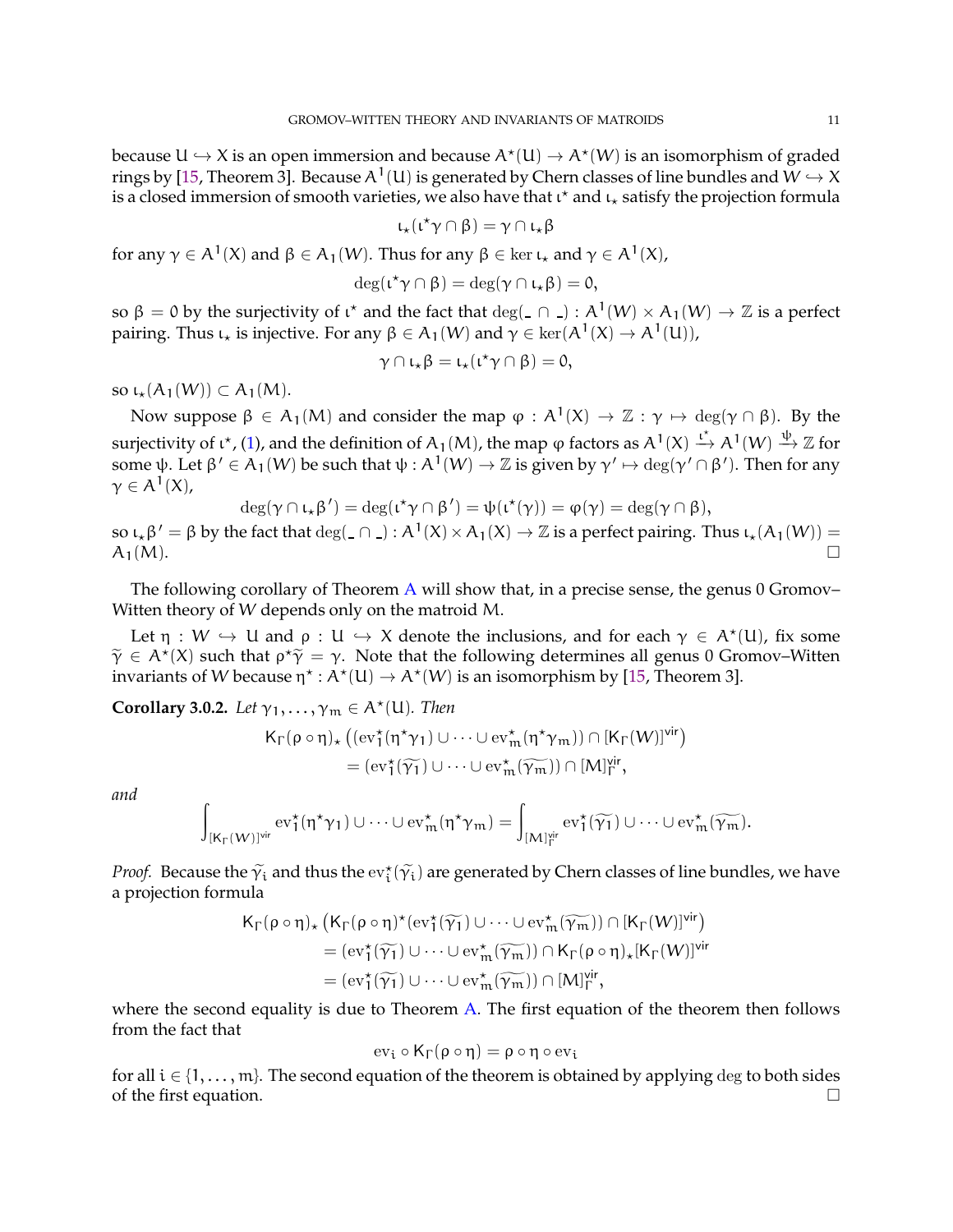<span id="page-11-0"></span>We may now prove Theorem **B**.

*Proof of Theorem [B.](#page-1-1) <code>Suppose</code>*  $\mathcal{A}_1$  *and*  $\mathcal{A}_2$  *are hyperplane arrangements in*  $\mathbb{P}^{\text{d}}$  *realizing M. Then [\[15,](#page-21-2)* Theorem 3] induces an isomorphism of graded vector spaces

$$
QH^*(W_{\mathcal{A}_1})\cong QH^*(W_{\mathcal{A}_2})
$$

that is compatible with the quantum product by Proposition [3.0.1](#page-9-2) and Corollary [3.0.2](#page-10-0) applied to the 3-pointed invariants giving the structure constants of the ring.

# 4. TORIC LOGARITHMIC STRUCTURE

The main construction of subsection [2.6](#page-8-1) associates to each matroid M virtual fundamental classes  $[M]_\Gamma^{\text{vir}}$ . We recall that part of the discrete data  $\Gamma$  includes a choice of boundary divisor  $D_X \subset X(\Delta_n)$ . In the present section, we specialize to the situation where  $D_X$  is the full toric boundary of  $X(\Delta_n)$ , where the data of  $[M]_\Gamma^{\text{vir}}$  can be transformed into a purely combinatorial data structure, namely that of Minkowski weights [\[18\]](#page-21-25). Our approach here is inspired by an influential paper of Katz on toric and tropical intersection theory [\[30\]](#page-21-26).

Throughout the section, we fix a matroid M of rank  $d + 1$  on  $n + 1$  elements. The associated Bergman fan  $\Delta_M$  is a subfan  $\Delta_n$  and is a union of cones of dimension d, see for instance [\[31\]](#page-21-0).

4.1. **Toric intersection theory.** Let Y be a complete toric variety with fan Σ. Let  $c \in A^k(Y)$  be a Chow cohomology class. If σ is a cone in Σ of codimension k and  $V(σ)$  is the associated closed stratum of dimension k, the homology class  $c \cap V(\sigma)$  has a well-defined degree. These degrees, ranging over all codimension k cones, determine the Chow cohomology class [\[18\]](#page-21-25). Let  $\Sigma^{(\mathsf{k})}$  be the cones in Σ of codimension k.

**Definition 4.1.1.** A Q-valued function c on  $\Sigma^{(k)}$  is *balanced* if it satisfies the relation

$$
\sum_{\sigma \in \Sigma^{(k)} : \sigma \subset \tau} \langle u, n_{\sigma, \tau} \rangle \cdot c(\sigma) = 0,
$$

where  $\tau$  is a cone of codimension k + 1 and the vector  $n_{\sigma,\tau}$  is the generator of the lattice of  $\sigma$ relative to that of τ. A balanced function of this form is a *Minkowski weight* of codimension k.

The Minkowski weights of a fixed codimension form a group. The direct sum of the groups admits a ring structure, described in [\[18\]](#page-21-25). Fulton and Sturmfels prove the following theorem.

**Theorem 4.1.2** (Fulton–Sturmfels)**.** *The operational Chow cohomology ring of* Y *is naturally isomorphic to the ring* MW(Σ) *of Minkowski weights on* Σ*.*

If  $\pi: X' \to X$  is an equivariant modification of proper toric varieties and  $\Sigma' \to \Sigma$  is the induced subdivision of fans, there is an evident inclusion of Minkowski weight rings

$$
MW(\Sigma) \hookrightarrow MW(\Sigma')
$$

which coincides, under the above identification, with the pullback homomorphism  $\pi^\star$ .

It is both traditional and helpful to view a Minkowski weight not as a function but as an object of polyhedral geometry. Specifically, as the union of the cones in Σ on which c is nonzero, decorated by the function values. These are precisely the *balanced polyhedral complexes* of tropical geometry. In particular, the pullback homomorphism under a modification as above corresponds to a refinement of balanced fans with the obvious weighing on their cones.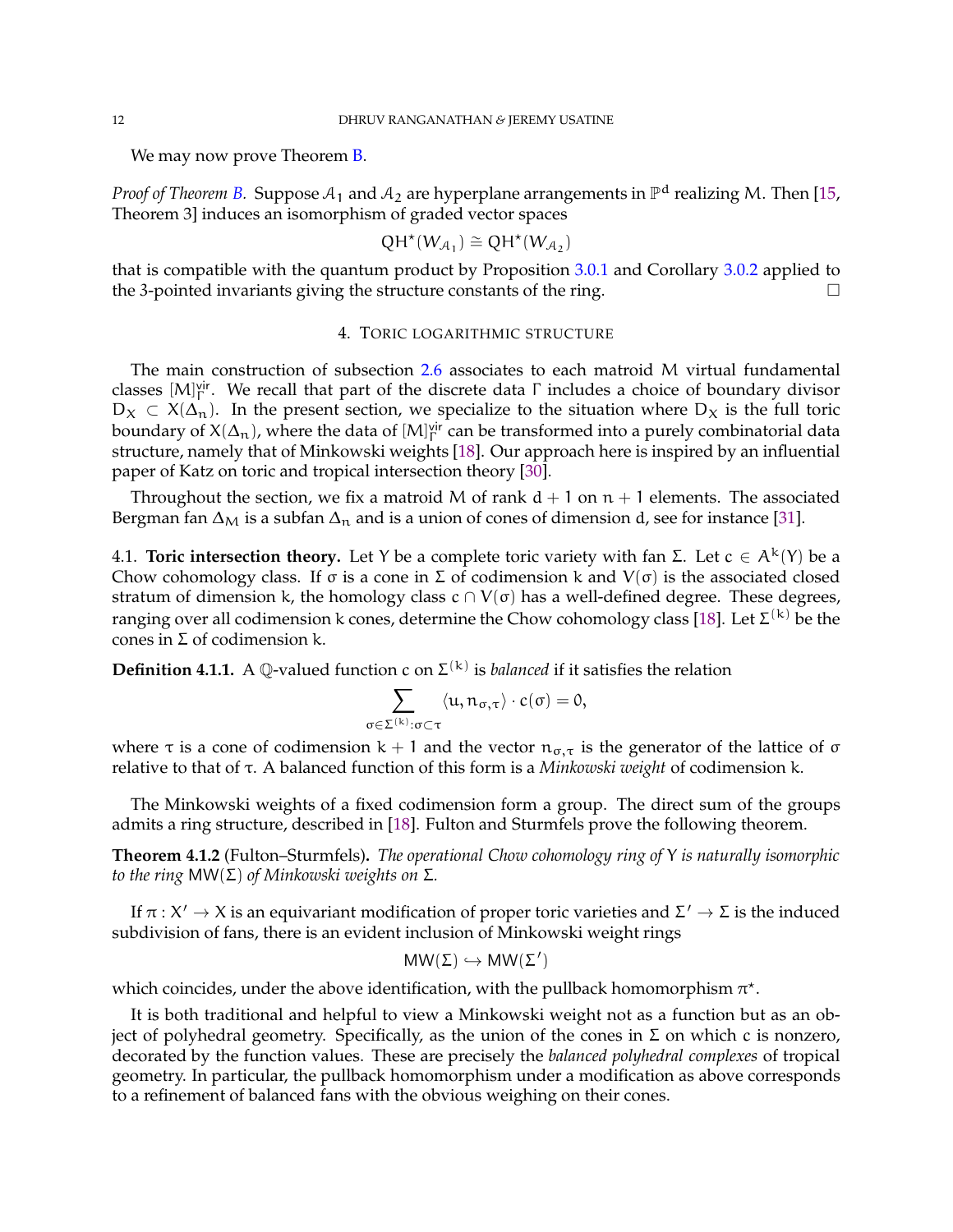<span id="page-12-2"></span>4.2. **Toric embeddings of moduli.** The virtual fundamental class [M]<sup>vir</sup> is a homology class on the space K<sub>Γ</sub>(X), but as we have shown in the previous section, the class is equal to the virtual Poincare dual of the Euler class of a vector bundle. The conversion to Minkowski weights is facilitated by the following two results. The first arises from the geometry of Chow quotients, and describes the moduli space of pointed genus 0 curves as a subvariety of a toric variety, transverse to its boundary [\[28,](#page-21-21) [46\]](#page-22-6).

**Theorem 4.2.1.** *The moduli space*  $\overline{M}_{0,n}$  *is equal to the Chow quotient of the Grassmannian of linear planes* G(2, n) *by the* n*-dimensional dilating torus* T*. The Pl ¨ucker embedding*

$$
G(2,n)\hookrightarrow \mathbb{P}^{\binom{n}{2}-1}
$$

*is* T *equivariant and determines a map of Chow quotients*

$$
\overline{\mathcal{M}}_{0,n} \hookrightarrow Y'_{0,n}
$$

where Y'<sub>0,n</sub> is the toric Chow quotient of the Plücker projective <mark>sp</mark>ace by T. There is a toric resolution of  $s$ ingularities  $Y_{0,n}\to Y'_{0,n}$  which restricts to an isomorphism on  $\overline{\mathrm{M}}_{0,n}.$  Moreover, the toric stratification of  $Y_{0,n}$  *pulls back to the stratification of*  $\overline{\mathcal{M}}_{0,n}$  *by the topological type of the universal curve.* 

We fix a resolution  $Y_{0,n}$  guaranteed by the theorem, and thereby a smooth toric variety affording a strict closed embedding  $M_{0,n} \hookrightarrow Y_{0,n}$ . The next result concerns the space of logarithmic stable maps to a toric variety with respect to its full toric boundary, and supplies a simple description of this moduli space  $[39]^2$  $[39]^2$ .

**Theorem 4.2.2.** *The moduli space*  $K_{\Gamma}(X)$  *is realized as a toroidal modification* 

$$
\mathsf{K}_{\Gamma}(X) \to \overline{\mathcal{M}}_{0,n} \times X.
$$

*In particular, it is logarithmically smooth and irreducible of the expected dimension. Its virtual fundamental class coincides with its fundamental class.*

As a consequence the moduli space of stable maps also embeds in a toric variety.

**Corollary 4.2.3.** *There is a sequence of morphisms*

$$
\mathsf{K}_\Gamma(X) \hookrightarrow \mathsf{Y}_\Gamma \to \mathsf{Y}_{0,n} \times X
$$

*where the first arrow is a closed embedding and the second arrow is a toric modification. Moreover, the toric stratification of*  $Y_{\Gamma}$  *pulls back to the stratification of*  $K_{\Gamma}(X)$  *by tropical type.* 

<span id="page-12-0"></span>4.3. **virtual fundamental classes to Minkowski weights.** We remind the reader that M is a matroid that is realizable over a characteristic 0 field, and Γ is a choice of logarithmic Gromov–Witten discrete data, fixing the degree, number of markings, their contact orders, and the boundary divisor on the permutohedral toric variety, which for this section has been fixed to be the full toric variety. The variety W is a wonderful model for an arrangement complement realizing M.

We now convert the class  $[K_{\Gamma}(W)]^{\text{vir}}$  into a balanced polyhedral complex using the toric embedding above. It will be helpful to introduce a logarithmic Chow ring first. See [\[4,](#page-20-6) [37\]](#page-21-27).

<span id="page-12-1"></span> ${}^{2}$ The methods originally used to prove this result involve non-archimedean geometry; a simpler and more direct logarithmic geometric proof may be found in [\[43\]](#page-22-8).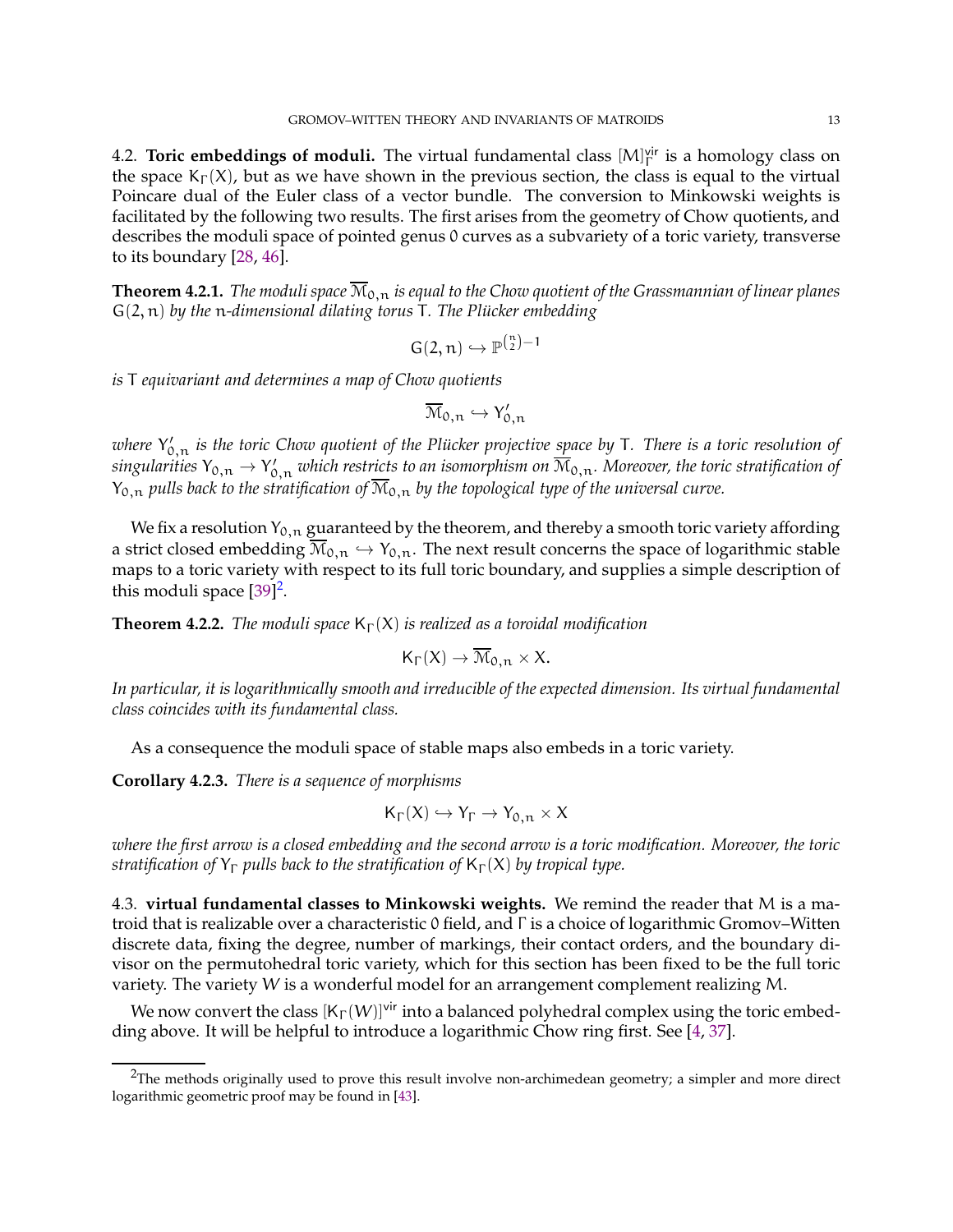<span id="page-13-0"></span>**Definition 4.3.1.** Let Z be a logarithmic scheme. The *logarithmic Chow ring of* Z with respect to its logarithmic structure is

$$
\ell A^\star(Z) := \varinjlim A^\star(Z')
$$

where the limit is taken over all logarithmic modifications, i.e. proper, logarithmically étale, and birational morphisms  $Z' \to Z$ , and transition maps given by cohomological pullback.

A basic property of the logarithmic Chow ring is that it is insensitive to replacing Z with a further logarithmic modification. The logarithmic Chow ring of a toric variety X has an elegant description. Let  $N_{\mathbb{R}}$  denote the cocharacter space of the dense torus of X. A *tropical cycle on*  $N_{\mathbb{R}}$  is a Minkowski weight on some complete fan in  $N_{\mathbb{R}}$ . As an immediate consequence of the naturality of the identification of Chow cohomology with Minkowski weights, the logarithmic Chow ring of a toric variety X, equipped with its standard logarithmic structure, is identified with the set of all tropical cycles on  $N_{\mathbb{R}}$ . The group and ring structure have natural descriptions as well, but we refer the reader to the literature for details [\[18,](#page-21-25) [32\]](#page-21-28).

Consider a logarithmic modification

$$
\pi:K_\Gamma(X)'\to K_\Gamma(X)
$$

of moduli spaces. Since the morphism  $K_{\Gamma}(W) \hookrightarrow K_{\Gamma}(X)$  is strict, the scheme theoretic pullback defines a Cartesian diagram of fine and saturated logarithmic schemes

$$
\begin{array}{ccc}\nK_{\Gamma}(W)' & \xrightarrow{\ j} & K_{\Gamma}(X)' \\
\downarrow & & \downarrow \pi \\
K_{\Gamma}(W) & \xrightarrow{\ i} & K_{\Gamma}(X).\n\end{array}
$$

The moduli space  $K_{\Gamma}(W)'$  is also equipped with a virtual fundamental class, which pushes forward to the virtual fundamental class of  $K_{\Gamma}(W)$ , see [\[40,](#page-22-2) Section 3.5].

**Proposition 4.3.2.** *The following equality of classes holds in the Chow homology group of*  $K_{\Gamma}(X)'$ *:* 

$$
j_\star[K_\Gamma(W)']^\textup{vir} = c_\textup{top}(\pi^\star \mathbb{F}) \cap [K_\Gamma(X)'].
$$

*Proof.* The substack  $K_{\Gamma}(W)'$  in  $K_{\Gamma}(X)'$  is cut out by a section of the pullback bundle  $\pi^* \mathbb{F}$ . The equality of classes now follows by the virtual compatibility argument in subsection [2.4,](#page-6-1) see Re-mark [2.4.3.](#page-7-1)  $\Box$ 

Let  $\pi$  : K<sub>Γ</sub>(X)'  $\rightarrow$  K<sub>Γ</sub>(X) be a logarithmic modification with nonsingular source. Invoking the Poincare duality isomorphism, we can identify the pushforward of the virtual fundamental class of  $K_{\Gamma}(W)'$  with the top Chern class of the vector bundle  $\pi^* \mathbb{F}$ . Since the logarithmic Chow ring is insensitive to replacement of the space by a logarithmic modification, the proposition immediately implies that there is an element

$$
[K_{\Gamma}(W)]^{\log} \text{ in } \ell A^{\star}(K_{\Gamma}(X)).
$$

Recall that we have constructed a sequence of strict closed embeddings

$$
\mathsf{K}_\Gamma(W)\hookrightarrow \mathsf{K}_\Gamma(X)\hookrightarrow \mathsf{Y}_\Gamma.
$$

**Lemma 4.3.3.** *Every logarithmic modification of*  $K_\Gamma(X)$  *is pulled back from a toric modification of*  $Y_\Gamma$ *.*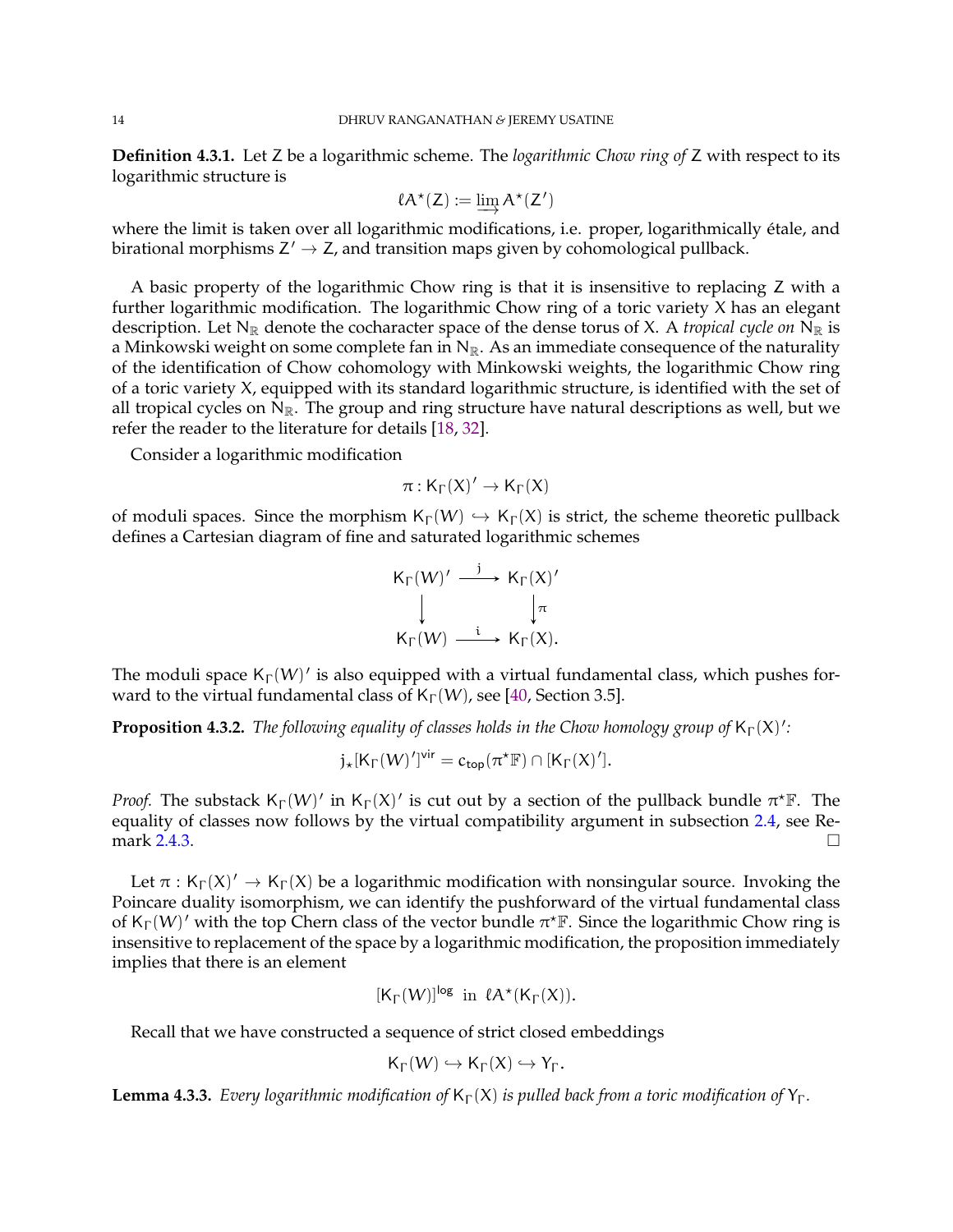<span id="page-14-0"></span>*Proof.* Every logarithmic modification of  $K_\Gamma(X)$  is induced by a subdivision of its toroidal fan. It is proved in [\[39\]](#page-22-1) that the toroidal fan of K<sub>Γ</sub>(X) is a union of cones in the toric fan of Y<sub>Γ</sub>, with the identification induced by the inclusion  $K_{\Gamma}(X) \hookrightarrow Y_{\Gamma}$ . The result follows.

The logarithmic virtual fundamental class gives rise to a logarithmic cohomology class on the toric variety Y<sub>Γ</sub>. Recall that we have fixed a modification  $\pi : K_\Gamma(X)' \to K_\Gamma(X)$ . We may choose a modification of  $Y_{\Gamma}$  that induces it, to produce a sequence of modifications:

$$
\begin{array}{ccc}\nK_{\Gamma}(W)' & \longrightarrow & K_{\Gamma}(X)' & \longrightarrow & Y_{\Gamma}' \\
\downarrow & & \downarrow & & \downarrow \\
K_{\Gamma}(W) & \longrightarrow & K_{\Gamma}(X) & \longrightarrow & Y_{\Gamma}\n\end{array}
$$

Note that both squares are cartesian. Moreover, if we insist that  $Y'_\Gamma \to Y_\Gamma$  is a resolution of singularities, then by pushing forward the virtual fundamental class of  $K_{\Gamma}(W)'$  to  $Y'_{\Gamma}$  $\int_{\Gamma}$  and applying Poincare duality, we obtain a Chow cohomology class  $c_1$  $\mathcal{L}_{\Gamma}(M)$ , and we view it in the logarithmic Chow ring  $lA^*(Y_{\Gamma})$ .

**Proposition 4.3.4.** *The element* c ′  $\Gamma'_\Gamma(M)$  *in*  $lA^*(Y_\Gamma)$  *is independent of the toric resolution*  $Y'_\Gamma \to Y_\Gamma$ *.* 

*Proof.* Since any two birational modifications of  $Y_{\Gamma}$  can be dominated by a resolution of singularities of their common refinement, it suffices to check that if  $p: Y''_{\Gamma} \to Y'_{\Gamma}$  $\int_{\Gamma}$  is a further toric modification by a smooth toric variety, then the class  $c''_{\Gamma}$  $\int_{\Gamma}^{\prime}$ (M) is equal to  $c_1$  $\int_{\Gamma} M$ ) in  $\ell A^*(Y_{\Gamma})$ . By unwinding the definition of the direct limit, it suffices to show an equality

$$
p^{\star}c_{\Gamma}'(M)=c_{\Gamma}''(M)\ \mathrm{in}\ A^{\star}(Y_{\Gamma}'').
$$

Since  $K_{\Gamma}(X) \hookrightarrow Y_{\Gamma}$  is strict, we have the pullback square

$$
\begin{array}{ccc}\nK_{\Gamma}(X)' & \longrightarrow & Y''_{\Gamma} \\
\downarrow & & \downarrow \\
K_{\Gamma}(X)' & \longrightarrow & Y'_{\Gamma}.\n\end{array}
$$

The two vertical arrows have smooth source and target, and therefore are both local complete intersection morphisms of codimension 0, and the corresponding Gysin pullbacks from the Chow groups of  $K_{\Gamma}(X)^{'}$  to those of  $K_{\Gamma}(X)$ " coincide. The virtual fundamental classes of  $K_{\Gamma}(W)$ " and  $\breve{\mathsf{K}}_{\Gamma}(\dot{W})'$ , after pushforward to the corresponding spaces of maps to X, are both equal to the top Chern class of the vector bundle F, pulled back from  $K_{\Gamma}(X)$ . The claim above is now a consequence of compatibility of proper pushforward and Gysin pullback. The statement in the proposition follows.  $\Box$ 

**Definition 4.3.5** (The virtual weight)**.** The *virtual Minkowski weight* of a matroid M in discrete data Γ as above, is the Minkowski weight determined by the logarithmic Chow class  $c_Γ(M)$  in the logarithmic Chow ring  $lA^*(Y_{\Gamma}).$ 

**Remark 4.3.6.** Note that the image of  $[K_{\Gamma}(W)']_{\Gamma}^{vir}$  in  $A_{\star}(K_{\Gamma}(X)')$  is equal to the Poincaré dual of the pullback of the class  $e_{\Gamma}(M)$  defined in subsection [2.6.](#page-8-1) In particular,  $c_{\Gamma}(M)$  depends only on the discrete data Γ and the matroid M and even makes sense when M is not realizable.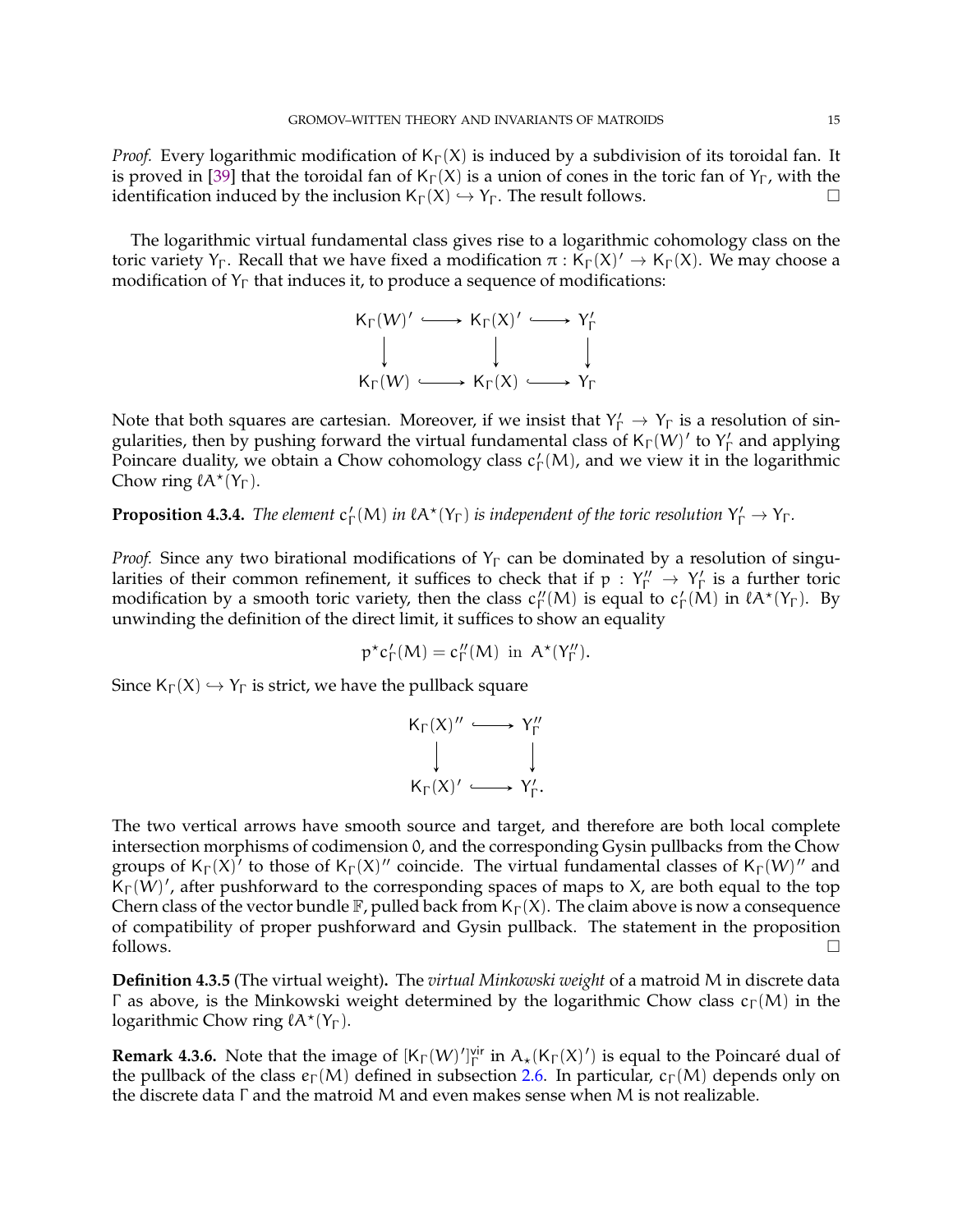<span id="page-15-3"></span><span id="page-15-0"></span>4.4. **Reconstruction: Gromov–Witten theory from the virtual weights.** We maintain the notation of the previous section. We show that they completely determine the logarithmic Gromov–Witten invariants. The discrete data  $\Gamma$  determines, for each marked point  $p_i$  a stratum  $F_i \subset W$ , given by the intersection of all divisors with respect to which  $p_i$  has positive contact order. If  $p_i$  has zero contact with all divisors, then  $F_i$  is defined to be W itself. We recall that the moduli space  $K_{\Gamma}(W)$ admits evaluation morphisms and forgetful morphisms to  $\overline{\mathrm{M}}_{0,n}$ :

$$
\mathrm{ev}_{\mathrm{i}}:\mathsf{K}_{\Gamma}(W)\rightarrow \mathsf{F}_{\mathrm{i}}\quad \varepsilon:\mathsf{K}_{\Gamma}(W)\rightarrow \mathfrak{M}_{0,n}.
$$

Let  $\psi_i$  denote the first Chern class of the cotangent line bundles associated to the ith marked point in  $\overline{M}_{0,n}$ . Given cohomology classes  $\gamma_i$  in  $A^{\star}(F_i)$  and positive integers  $k_1,\ldots,k_n$ , we define the logarithmic Gromov–Witten invariants<sup>[3](#page-15-1)</sup> by:

$$
\langle \tau_{k_1}(\gamma_1), \ldots, \tau_{k_n}(\gamma_n)\rangle := \int_{[K_\Gamma(W)]^{\text{vir}}}\prod_{i=1}^n \psi_i^{k_i} \text{ev}_i^\star \gamma_i.
$$

Our main result in this section is to show that these invariants may all be computed from the virtual weight  $c_\Gamma(M)$  in the cocharacter space of the fan of Y<sub>Γ</sub>. Specifically, for each operator  $\tau_{k_i}(\gamma_i)$ we will construct a Minkowski weight  $t_{k_i}(\gamma_i)$  on the fan of the toric variety  $Y_{\Gamma}$  and establish the following reconstruction theorem.

<span id="page-15-2"></span>**Theorem 4.4.1.** The logarithmic Gromov–Witten invariant  $\langle \tau_{k_1}(\gamma_1), \ldots, \tau_{k_n}(\gamma_n) \rangle$  is computed by the *tropical intersection product of the Minkowski weight*  $c_{\Gamma}(M)$  *with the Minkowski weights*  $t_{k_i}(\gamma_i)$ *.* 

In other words, the balanced weighted fan  $c_{\Gamma}(M)$  uniquely reconstructs the logarithmic Gromov– Witten theory of W. The remainder of this subsection is dedicated to proving this theorem.

We recall several basic closed embeddings. The first is the inclusion of the wonderful model  $W \hookrightarrow X$ . We have also constructed a sequence of strict closed embeddings

$$
\mathsf{K}_{\Gamma}(W)\hookrightarrow \mathsf{K}_{\Gamma}(X)\hookrightarrow \mathsf{Y}_{\Gamma},
$$

as well as a strict closed embedding

$$
\overline{\mathcal{M}}_{0,n} \hookrightarrow Y_{0,n}.
$$

We first note that the cotangent classes have precursors in the toric variety  $Y_{0,n}$ .

**Lemma 4.4.2.** *The Chow cohomology class*  $\psi_i$  *is the pullback of a Chow cohomology class on*  $Y_{0,n}$  *along the inclusion*  $\overline{\mathcal{M}}_{0,n} \hookrightarrow Y_{0,n}$ *.* 

*Proof.* This is proved in [\[30,](#page-21-26) Section 7]. □

We next note that each constraint in W has a precursor as well.

**Lemma 4.4.3.** Let  $\gamma$  be a class in A<sup>\*</sup>(W). There exists a cohomology class  $\gamma$  in A<sup>\*</sup>(X) whose image under *the pullback map induced by*  $W \hookrightarrow X$  *is*  $\gamma$ *.* 

*Proof.* The Bergman fan of W determines a union of cones in  $\Delta_n$  and therefore an invariant open toric variety  $U \hookrightarrow X$  and a factorization

$$
W \hookrightarrow U \hookrightarrow X
$$

<span id="page-15-1"></span> $3$ We have defined the ancestor theory here. The descendent theory differs from this by boundary corrections, and may also be treated by these methods, but additional bookkeeping which we wish to avoid here.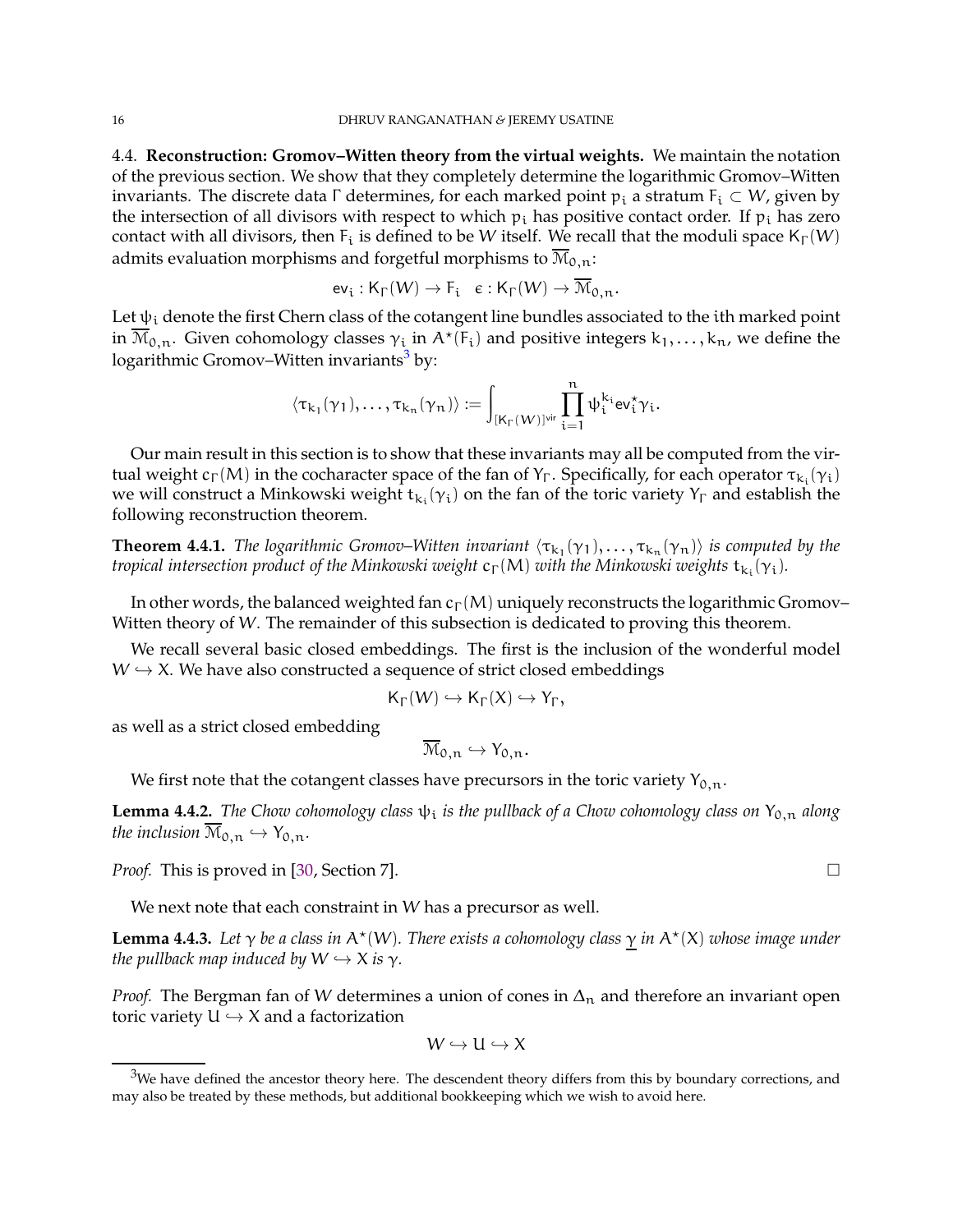<span id="page-16-0"></span>into a closed embedding followed by an open embedding. The pullback morphism

$$
A^\star(U) \to A^\star(W)
$$

is an isomorphism [\[15,](#page-21-2) Theorem 3]. The pullback morphism

$$
A^\star(X)\to A^\star(U)
$$

is surjective by the excision sequence. The result follows.

In fact, we require a mild strengthening of the above lemma. Let  $F \subset W$  be a stratum. The embedding  $W \hookrightarrow X$  determines an embedding

 $F \hookrightarrow F$ 

where E is the smallest closed torus orbit containing F. Note that E is a stratum in the toric variety associated to the permutohedron, and is therefore a product of smaller dimensional permutohedral toric varieties. Similarly, F is a stratum in a wonderful model, and is therefore a product of smaller wonderful models [\[13,](#page-21-1) Section 4.3]. Moreover, the induced map

$$
F_1\times\cdots\times F_s\hookrightarrow E_1\times\cdots\times E_s
$$

is a product of embeddings of wonderful models. Since both the source and target are linear varieties in the sense of Totaro, they both satisfy the Chow–Künneth property [\[47,](#page-22-9) Section 3].

**Lemma 4.4.4.** Let  $F \hookrightarrow E$  *be as above and let*  $\gamma$  *be a class in*  $A^{\star}(F)$ *. There exists a cohomology class*  $\gamma$  *in*  $A^{\star}(\mathsf{E})$  *whose image under the pullback map induced by*  $\mathsf{F} \hookrightarrow \mathsf{E}$  *is*  $\gamma$ *.* 

*Proof.* Apply the Chow–Künneth property and reduce to the previous lemma.  $\Box$ 

There is a largest torus invariant open subscheme of  $Y_{\Gamma}$  that contains  $K_{\Gamma}(X)$ , obtained as the union of all torus orbits intersecting  $\overline{K}_{\Gamma}(X)$ . Denote this toric variety by  $Y_{\Gamma}^{\circ}$  $\int_{\Gamma}^{\circ}$ . The following result controls the evaluation morphism.

**Lemma 4.4.5.** Let  $ev_i : K_\Gamma(X) \to E$  be an evaluation morphism. There is a factorization



*where* e<sup>i</sup> *is an equivariant toric morphism.*

*Proof.* We recall that the *intrinsic torus* of a very affine variety is the algebraic torus associated to the abelian group of global invertible functions up to constant functions [\[46,](#page-22-6) Section 3]. The dense torus in the toric variety  $Y_{\Gamma}^{\circ}$  $\int_{\Gamma}^{\infty}$  coincides with the intrinsic torus of the interior of K<sub>Γ</sub>(X). To see this, note that this interior is the product of  $M_{0,n}$  with an algebraic torus, and the intrinsic torus of  $\mathcal{M}_{0,n}$  is the dense torus in  $Y_{0,n}$  by [\[25,](#page-21-29) Section 6]. Since the morphism ev<sub>i</sub> is a dominant map of very affine varieties, we obtain the claimed factorization by [\[46,](#page-22-6) Section 3.1].

As a result, every evaluation class has a toric precursor, as we now record.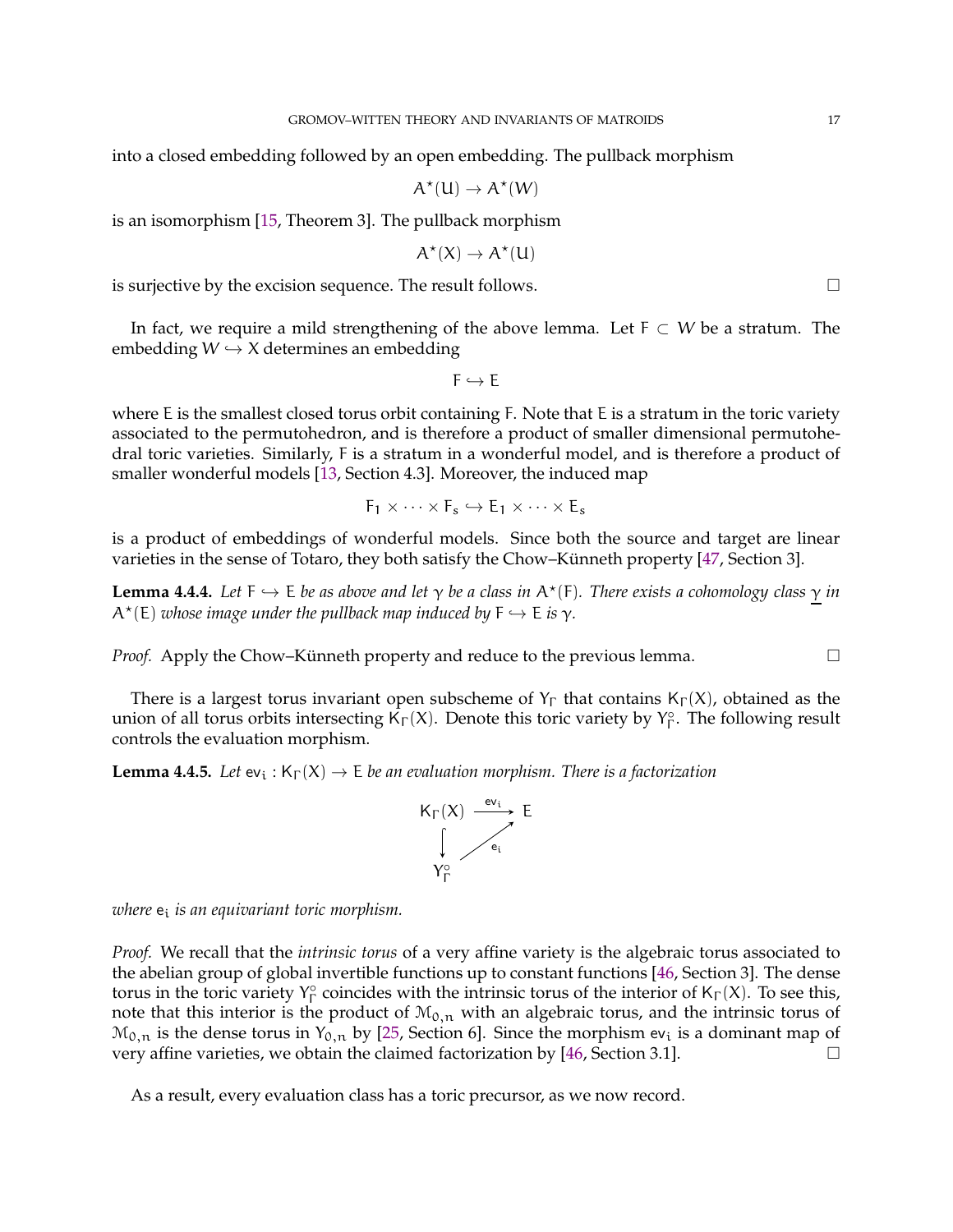<span id="page-17-0"></span>**Lemma 4.4.6.** *Let* E *be a stratum of* X *as above and fix a cohomology class* γ *receiving an evaluation map from* K<sub>Γ</sub>(X) along the marked point  $p_i$ . There is a cohomology class on Y<sub>Γ</sub> whose image under the pullback *along*

$$
\mathsf{K}_\Gamma(X)\hookrightarrow \mathsf{Y}_\Gamma
$$

*is equal to the evaluation class*  $ev_t^*(\gamma)$ *.* 

*Proof.* By applying the previous lemma, there is a cohomology class on  $Y_{\Gamma}^{\circ}$  $\int_{\Gamma}^{\infty}$  that pulls back to ev ${}_{t}^{*}(\gamma)$ . The map  $Y_{\Gamma}^{\circ}$  $\widehat{\Gamma} \hookrightarrow Y_{\Gamma}$  is an open embedding, so a precursor is guaranteed by the excision sequence.  $\Box$ 

4.4.1. *Proof of Theorem [4.4.1.](#page-15-2)* We begin with the Gromov–Witten invariant

$$
\langle \tau_{k_1}(\gamma_1), \ldots, \tau_{k_n}(\gamma_n) \rangle \coloneqq \int_{[K_\Gamma(W)]^{\text{vir}}}\prod_{i=1}^n \psi_i^{k_i} \text{ev}_i^\star \gamma_i.
$$

By the projection formula, the invariant can be computed on the toric variety  $Y_{\Gamma}$ , provided that there exist classes in  $A^*(Y_{\Gamma})$  that pull back to the integrand under the embedding

$$
\mathsf{K}_\Gamma(W)\hookrightarrow \mathsf{Y}_\Gamma.
$$

These are guaranteed by the preceding three lemmas, and we conclude.

 $\Box$ 

4.5. **Support of the virtual weight.** The class  $c_{\Gamma}(M)$  is a Minkowski weight on the fan Y<sub>Γ</sub>. We will denote the fan of  $Y_{\Gamma}$  by  $\Sigma_{\Gamma}$ . Define its support  $|c_{\Gamma}(M)|$  to be the set of cones in  $\Sigma_{\Gamma}$  where the associated weight is nonzero. The support is tightly constrained, as we now explain.

The moduli space  $K_{\Gamma}(X)$  is logarithmically smooth, has an associated tropicalization which we denote  $T_{\Gamma}(\Delta_n)$ . A point of the tropical moduli space parameterizes maps

 $F : \Box \to \Delta_n$ 

where  $\Box$  is a tropical rational curve and F is an integer affine map satisfying the balancing condi-tion. A detailed description is found in [\[39,](#page-22-1) Section 3.1]. The subvariety  $W \hookrightarrow X$  determines an open subscheme  $U \hookrightarrow X$  consisting of the union of all locally closed torus orbits intersecting W. The equivariant inclusion U  $\hookrightarrow$  X determines an inclusion of subcomplex  $\Delta_M \hookrightarrow \Delta_n$ , identifying the Bergman fan of M with a subcomplex of the permutohedral fan.

The tropical moduli space  $\mathsf{T}_{\Gamma}(\Delta_{\mathfrak{n}})$  contains a subset  $\mathsf{T}_{\Gamma}(\Delta_{\mathcal{M}})$  of tropical maps whose image is contained in  $\Delta_M$ .

**Lemma 4.5.1.** *The subset*  $\mathsf{T}_{\Gamma}(\Delta_{\mathsf{M}}) \subset \mathsf{T}_{\Gamma}(\Delta_{\mathsf{n}})$  *is a union of cones.* 

*Proof.* The cone complex  $\Delta_M$  is a union of cones in  $\Delta_n$ . By [\[39,](#page-22-1) Section 3.2], the cones of  $\mathsf{T}_{\Gamma}(\Delta_n)$ are determined by the specification of cones of  $\Delta_n$  to which each face of the source tropical curve maps. The condition that a moduli point of  $T\Gamma(\Delta_n)$  lies in  $T\Gamma(\Delta_M)$  is then precisely the condition that each such cone is contained in  $\Delta_M$ . This determines a subcomplex of  $\mathsf{T}_{\Gamma}(\Delta_n)$  as claimed.  $\Box$ 

We can now state the support constraint on  $c_{\Gamma}(M)$ .

**Proposition 4.5.2.** *If* M *is realized by a hyperplane arrangement over the complex numbers, then the support*  $|c_{\Gamma}(M)|$  *is contained in*  $T_{\Gamma}(\Delta_M)$ *.*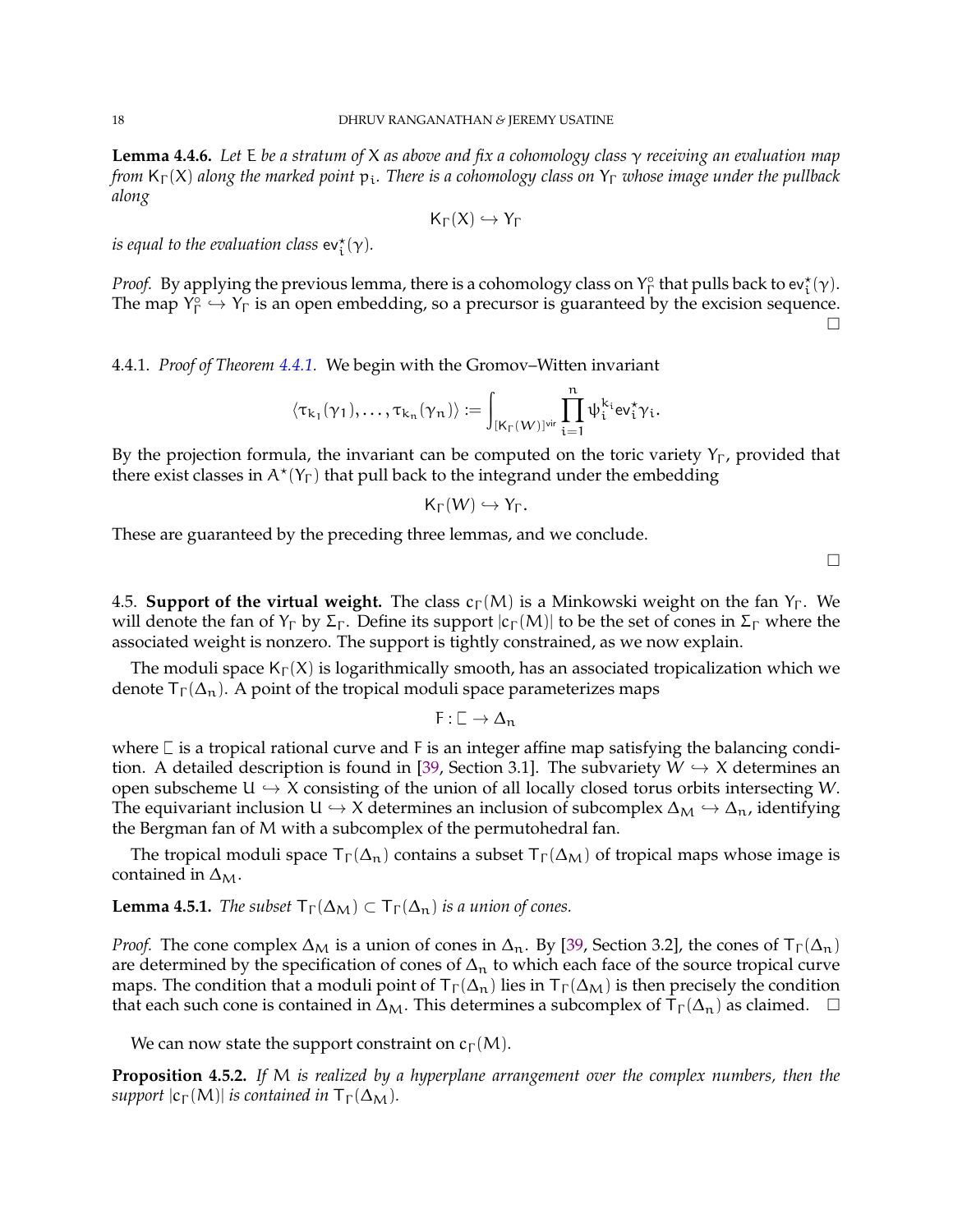<span id="page-18-1"></span>*Proof.* Let  $U \subset X$  be the open toric variety determined by the union of the cones of  $\Delta_n$  that are contained in  $\Delta_M$ . Let K<sub>Γ</sub>(U) be the open substack of K<sub>Γ</sub>(X) parameterizing those logarithmic maps whose image is contained in U. If W is the wonderful model of any realization of M, then  $W \subset U$ , and consequently K<sub>Γ</sub>(U) contains K<sub>Γ</sub>(W). We now compute the virtual weight c<sub>Γ</sub>(M) by the projection formula. Specifically, we must determine intersections of the boundary strata of the toric variety  $Y_{\Gamma}$  with the virtual fundamental class  $[K_{\Gamma}(W)]^{\text{vir}}$ . By the projection formula, the weight is determined as follows. We choose strata of  $Y_{\Gamma}$  whose codimension is equal to the virtual dimension of  $K_{\Gamma}(W)$ . The pullback of this stratum is a stratum that may have positive dimension, but comes equipped with a virtual fundamental class in homological degree 0. The degrees of these strata virtual fundamental classes, across all such strata of  $Y_{\Gamma}$ , determine the virtual Minkowski weight.

However, as argued above, we have a factorization

$$
\mathsf{K}_\Gamma(W)\hookrightarrow \mathsf{K}_\Gamma(U)\hookrightarrow \mathsf{K}_\Gamma(X)\hookrightarrow \mathsf{Y}_\Gamma.
$$

Moreover, the maps are all strict, and the stratification on  $Y_{\Gamma}$  pulls back to the induced logarithmic stratification on each space mapping to it. It follows immediately that if we are given a stratum of  $Y_{\Gamma}$  that does not meet K<sub>Γ</sub>(U) then the Minkowski weight on this cone must be zero. However, the strata of  $Y_{\Gamma}$  that meet  $K_{\Gamma}(U)$  are precisely those corresponding to cones in  $T_{\Gamma}(\Delta_M)$ . The result follows.  $\Box$ 

<span id="page-18-0"></span>4.6. **First examples.** The computation of Gromov–Witten invariants is a famously difficult problem, and the virtual Minkowski weights are similarly difficult to compute. In what follows, we sketch some simple examples that give a sense of the behaviour of the virtual Minkowski weights.

The first example illustrates the relationship between our results here and traditional correspondence theorems [\[22,](#page-21-5) [23,](#page-21-6) [36,](#page-21-30) [38,](#page-21-4) [39\]](#page-22-1).

**Example 4.6.1.** If M is the matroid associated to an arrangement of  $n + 1$  generic hyperplanes in  $\mathbb{P}^n$ , then W coincides with X, namely the toric variety of the permutohedron. In this case, the moduli space  $K_{\Gamma}(W)$  is logarithmically unobstructed, and it is the closure of its interior. Moreover, this interior is isomorphic to  $\mathcal{M}_{0,n}$  times an algebraic torus [\[41\]](#page-22-3). In this case, the weight  $c_{\Gamma}(M)$  is represented by the balanced polyhedral complex  $T_{\Gamma}(\Delta_{\bf n})$  with weight 1 on all maximal cones.

We next show that the virtual fundamental class construction detects a nontrivial subcomplex of  $T_{\Gamma}(\Delta_{\rm M}).$ 

**Example 4.6.2.** Let M be the matroid associated to the arrangement of 3 points on  $\mathbb{P}^1$ . Label the boundary divisor 3 points as  $\mathfrak{q}_1,\mathfrak{q}_2,\mathfrak{q}_3$  in  $\mathbb{P}^1.$  The Bergman fan  $\Delta_\mathsf{M}$  coincides with the 1-skeleton of the fan of  $\mathbb{P}^2$ , the "traditional" tropical line in the plane. We choose the discrete data  $\Gamma$  to have 6 marked points  $p_{11}, p_{12}, p_{21}, p_{22}, p_{31}, p_{32}$ . We choose contact orders such that  $p_{1i}$  has contact order 1 with  $q_i$ , for all i and j.

The cone complex  $T_{\Gamma}(\Delta_{\rm M})$  contains a 3-dimensional cone, parameterizing maps

$$
\mathbb{L}\to \Delta_{\mathcal{M}}
$$

where  $\Box$  is a stable 6-pointed trivalent tropical curve with 3 bounded edges. The map is uniquely specified by the balancing condition. However, the Minkowski weight  $c_{\Gamma}(M)$  in this case is a 2dimensional balanced subcomplex of  $T_{\Gamma}(\Delta_M)$ . In fact, an explicit computation shows that  $c_{\Gamma}(M)$ is simply the union of the 2-dimensional cones in this case.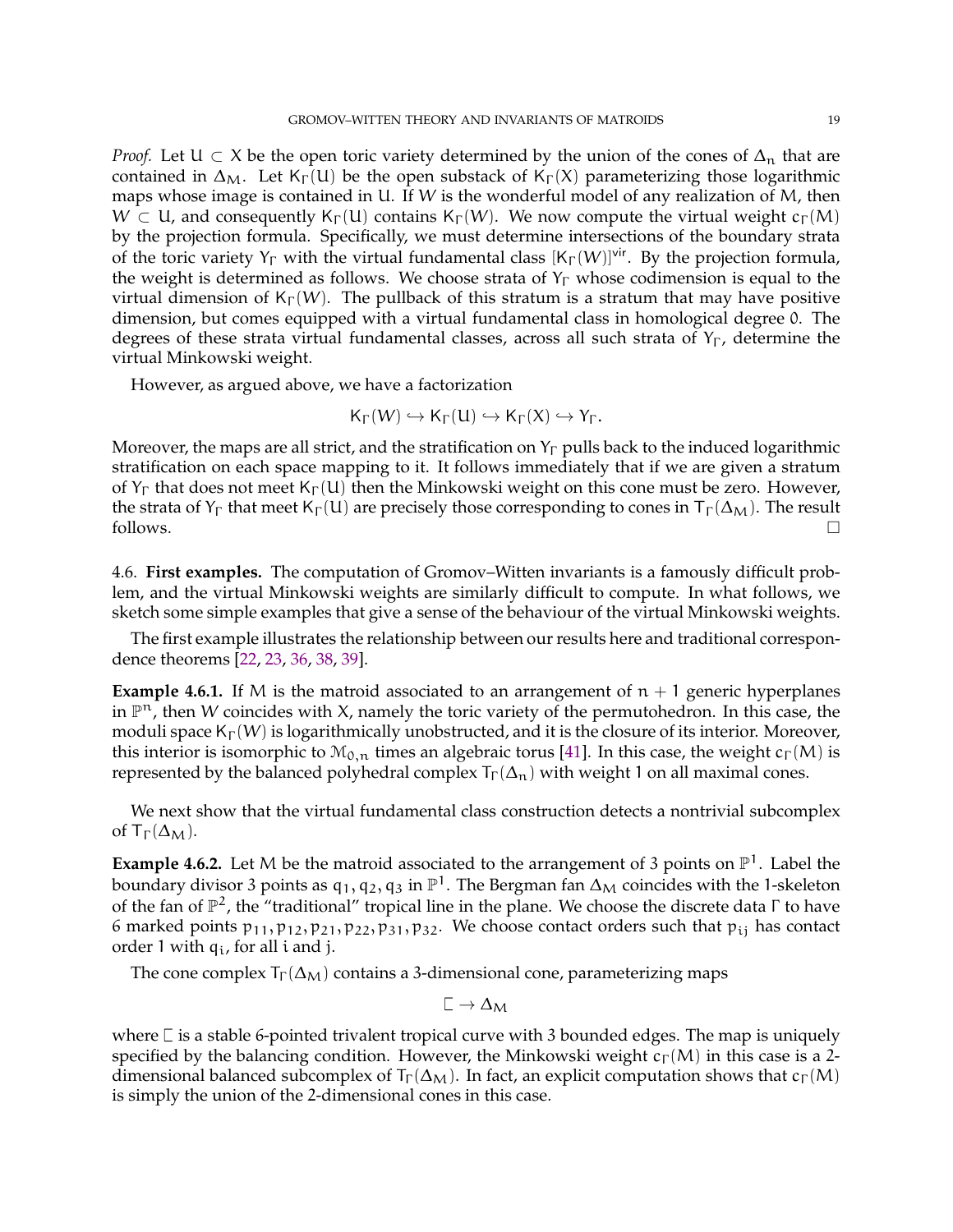<span id="page-19-1"></span>The point of the previous example is that the combinatorial invariant  $c_{\Gamma}(M)$  involves some subtlety. For example, the naive generalization of our first example would suggest that the virtual fundamental class is always equal to  $T_{\Gamma}(\Delta_M)$  with weights equal to 1 which is obviously a combinatorial invariant. The above example shows that this cannot be the case, indeed, the complex  $T_{\Gamma}(\Delta_{\rm M})$  is not even equidimensional!

In fact, if the matroid is allowed to be of higher rank the phenomenon is already visible in degree 1.

**Example 4.6.3.** This example is adapted from work of Lamboglia [\[34\]](#page-21-13). In this work, it is shown that if M is the matroid associated to a generic 2-dimensional plane in  $\mathbb{P}^n$  for  $n \geq 5$ , the tropical Fano variety is not pure dimensional [\[34,](#page-21-13) Section 3]. Note that  $\Delta_M$  is the 2-skeleton of the fan of  $\mathbb{P}^n.$  The tropical Fano variety coincides with the space  $\mathsf{T}_{\Gamma}(\Delta_{\mathsf{M}})$  with the discrete data  $\Gamma$  being that of a generic line. That is, there are  $n + 1$  marked points, with each meeting precisely one of the  $\mathfrak{n}+1$  lines determined by the intersection of  $\mathbb{P}^2$  with the boundary of  $\mathbb{P}^n$ . The weight  $\mathfrak{c}_\Gamma(\mathsf{M})$  is supported on the 2-dimensional cones of  $T_{\Gamma}(\Delta_M)$ .

Additional higher dimensional examples can be computed by means of products of rank 2 matroids, using the product formula in [\[41\]](#page-22-3).

**Example 4.6.4.** Let M′ be any complex realizable matroid, and let M be the direct sum of this matroid with the arrangement of 2 points on  $\mathbb{P}^1.$  In this case,  $\Delta_{\sf M}$  is identified with  $\Delta_{\sf M'}\times\mathbb{R}.$  Let  $W'$  be a wonderful realization of  $\mathsf{M}'$ . We may take  $W$  to be  $W'\times \mathbb{P}^1.$  Then for any contact orders Γ, we obtain a morphism of moduli spaces

$$
\mathsf{K}_\Gamma(W) \to \mathsf{K}_\Gamma(W').
$$

The relative logarithmic tangent bundle of W over W' is trivial, and since we work in genus 0, this map is logarithmically smooth. Since the logarithmic obstruction theory is compatible with logarithmically smooth morphism, it follows that the virtual Minkowski weight  $c_{\Gamma}(M)$  is canonically identified with the preimage of  $c_{\Gamma}(M')$  under the linear projection

$$
T_\Gamma(\Delta_M)\to T_\Gamma(\Delta_M').
$$

Note that when  $\Delta_{M'}$  in the previous example is a point, we recover the results of [\[8,](#page-21-3) [39\]](#page-22-1).

There is an in-principle way to determine the weight  $c_\Gamma(M)$ . We record it for use in future work.

**Remark 4.6.5.** If M is realizable, the weight  $c_{\Gamma}(M)$  may be computed as follows. For each cone of  $T_{\Gamma}(\Delta_{M})$  with dimension equal to the virtual dimension, we obtain a closed substack of K<sub>Γ</sub> (W). The substack possesses a virtual fundamental class in homological dimension 0 by construction. Its degree is a rational number which is the value of  $c_\Gamma(\Delta_M)$  on this cone. The number can in principle be calculated by the degeneration formula [\[41\]](#page-22-3) or by Grothendieck–Riemann–Roch, which reduces the calculation to a tautological integral on the space of maps to a toric variety.

#### 5. QUESTIONS

<span id="page-19-0"></span>We collect a number of questions suggesting future development of the directions here.

In order to define Gromov–Witten invariants, it is necessary to intersect the matroid virtual class, which is a class in the Chow group of  $K_{\Gamma}(X(\Delta_n))$ , with cohomology classes in the Chow ring of M. We recall that this Chow ring is identified with the Chow ring  $\overline{A^*}(U_M)$  for  $U_M \hookrightarrow X(\Delta_n)$ the torus invariant open determined by the Bergman fan of M inside  $\Delta_n$ . Since we only have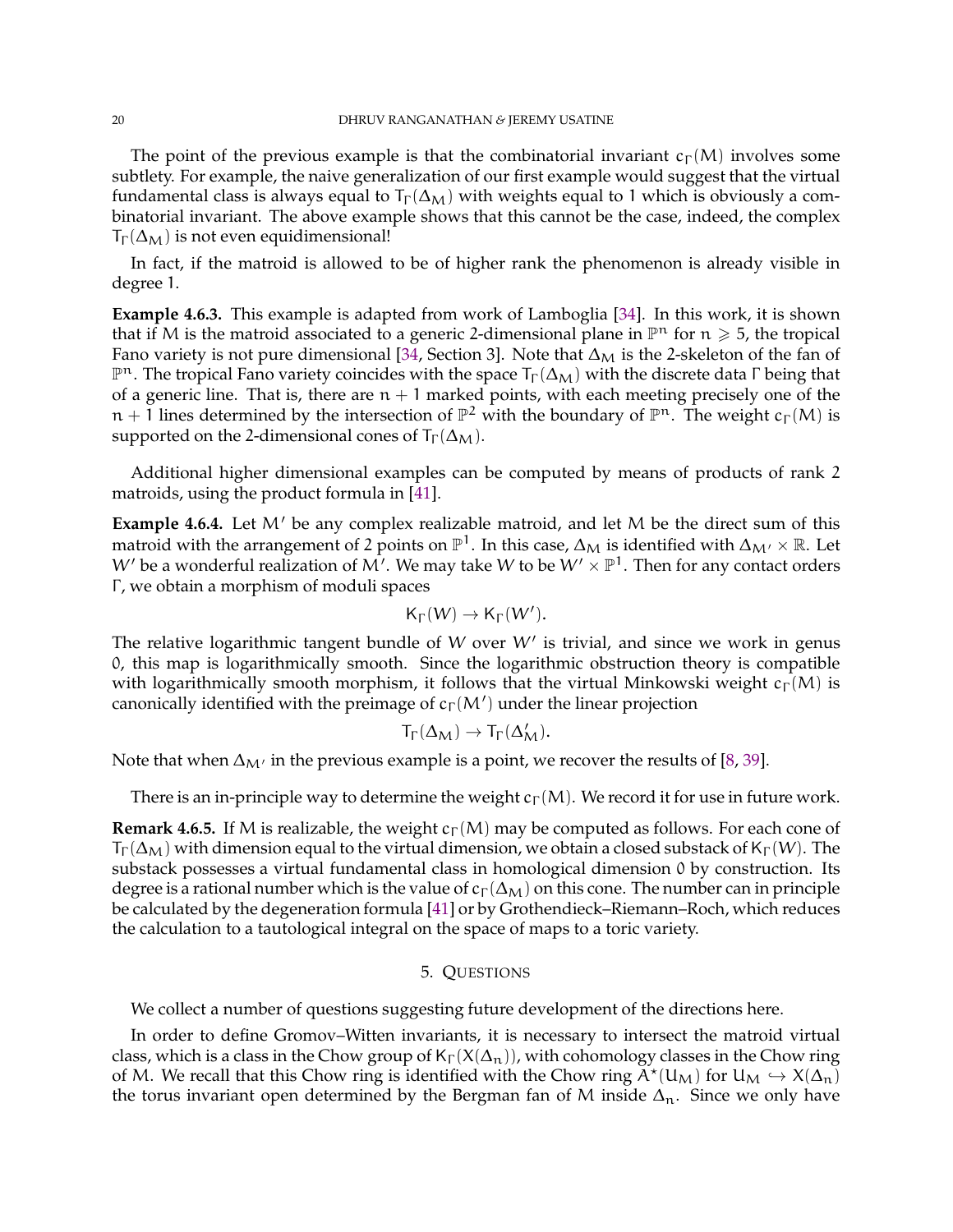<span id="page-20-7"></span>access to pulling back cohomology classes from  $X(\Delta_n)$  and its strata, we must first choose a lift of the relevant classes along the surjection

$$
A^\star(X(\Delta_n))\to A^\star(U_M)
$$

induced by flat pullback along  $U_M \hookrightarrow X(\Delta_n)$ . The following question asks whether the resulting invariants are well-defined, i.e. if they are independent of the lift.

**Question 1.** Let M be a matroid on  $\{0,\ldots,n\}$ , and let  $\gamma_1,\ldots,\gamma_m \in A^*(X(\Delta_n))$  be such that  $\gamma_i|_{U_M} = 0$  for some  $i \in \{1, \dots, m\}$ . Do we have

$$
\mathsf{deg}\,(\mathsf{ev}_1^\star(\gamma_1) \cup \dots \cup \mathsf{ev}_m^\star(\gamma_m)) \cap [M]_\Gamma^\mathsf{vir} = 0
$$

for all choices of numerical data Γ?

A positive answer to this question would provide a definition of Gromov–Witten invariants of an arbitrary matroid M in genus 0, and produce a quantum deformation of the Chow ring of M studied in [\[15\]](#page-21-2).

In the penultimate section, we constructed Minkowski weights  $c<sub>Γ</sub>(M)$  associated to any matroid. In the realizable case, we were able to show that the support of  $c_{\Gamma}(M)$  was contained in the cone complex  $T_{\Gamma}(\Delta_M)$ .

**Question 2.** Is the support of the virtual Minkowski weight  $c_{\Gamma}(M)$  contained in  $T_{\Gamma}(\Delta_M)$ ?

At present, we have few tools to calculate the virtual Minkowski weights associated to a matroid. Invariants of matroids, such as the Tutte polynomial and characteristic polynomial, often satisfy good properties with respect to deletion and contraction operations.

**Question 3.** What is the behavior of the virtual Minkowski weights  $c_{\Gamma}(M)$  under deletion/contraction of M at an element of the ground set?

We expect that the degeneration formula may shed some light on this question [\[40\]](#page-22-2).

Another basic question is to follow the ideas of this paper, but in higher genus.

**Question 4.** Is the genus g logarithmic Gromov–Witten theory of the wonderful model of a complex arrangement complement a combinatorial invariant? If so, can a higher genus Gromov– Witten theory for a general matroid be defined?

The obstacle here is that virtual fundamental classes in higher genus are not easily expressible via Chern class operations on the space of maps to  $X(\Delta_n)$ . However, in genus 1, the reduced logarithmic Gromov–Witten theory developed in [\[42\]](#page-22-10) may provide an avenue of access.

#### **REFERENCES**

- <span id="page-20-5"></span>[1] D. ABRAMOVICH AND Q. CHEN, *Stable logarithmic maps to Deligne-Faltings pairs II*, Asian J. Math., 18 (2014), pp. 465–488. [4,](#page-3-1) [5](#page-4-0)
- <span id="page-20-0"></span>[2] D. ABRAMOVICH AND J. WISE, *Birational invariance in logarithmic Gromov–Witten theory*, Comp. Math., 154 (2018), pp. 595–620. [3,](#page-2-0) [7,](#page-6-2) [10](#page-9-3)
- <span id="page-20-1"></span>[3] K. ADIPRASITO, J. HUH, AND E. KATZ, *Hodge theory for combinatorial geometries*, Ann. of Math. (2), 188 (2018), pp. 381–452. [3](#page-2-0)
- <span id="page-20-6"></span><span id="page-20-2"></span>[4] L. J. BARROTT, *Logarithmic Chow theory*, arXiv:1810.03746, (2018). [13](#page-12-2)
- <span id="page-20-3"></span>[5] A. BERGET, C. EUR, H. SPINK, AND A. TSENG, *Tautological bundles of matroids*, arXiv:2103.08021, (2021). [3,](#page-2-0) [4,](#page-3-1) [8,](#page-7-2) [9](#page-8-2)
- <span id="page-20-4"></span>[6] M. BRANDT, C. EUR, AND L. ZHANG, *Tropical flag varieties*, Adv. Math., 384 (2021), p. 107695. [4](#page-3-1)
- [7] J. BRYAN AND D. KARP, *The closed topological vertex via the Cremona transform*, J. Algebraic Geom., 14 (2005), pp. 529– 542. [4](#page-3-1)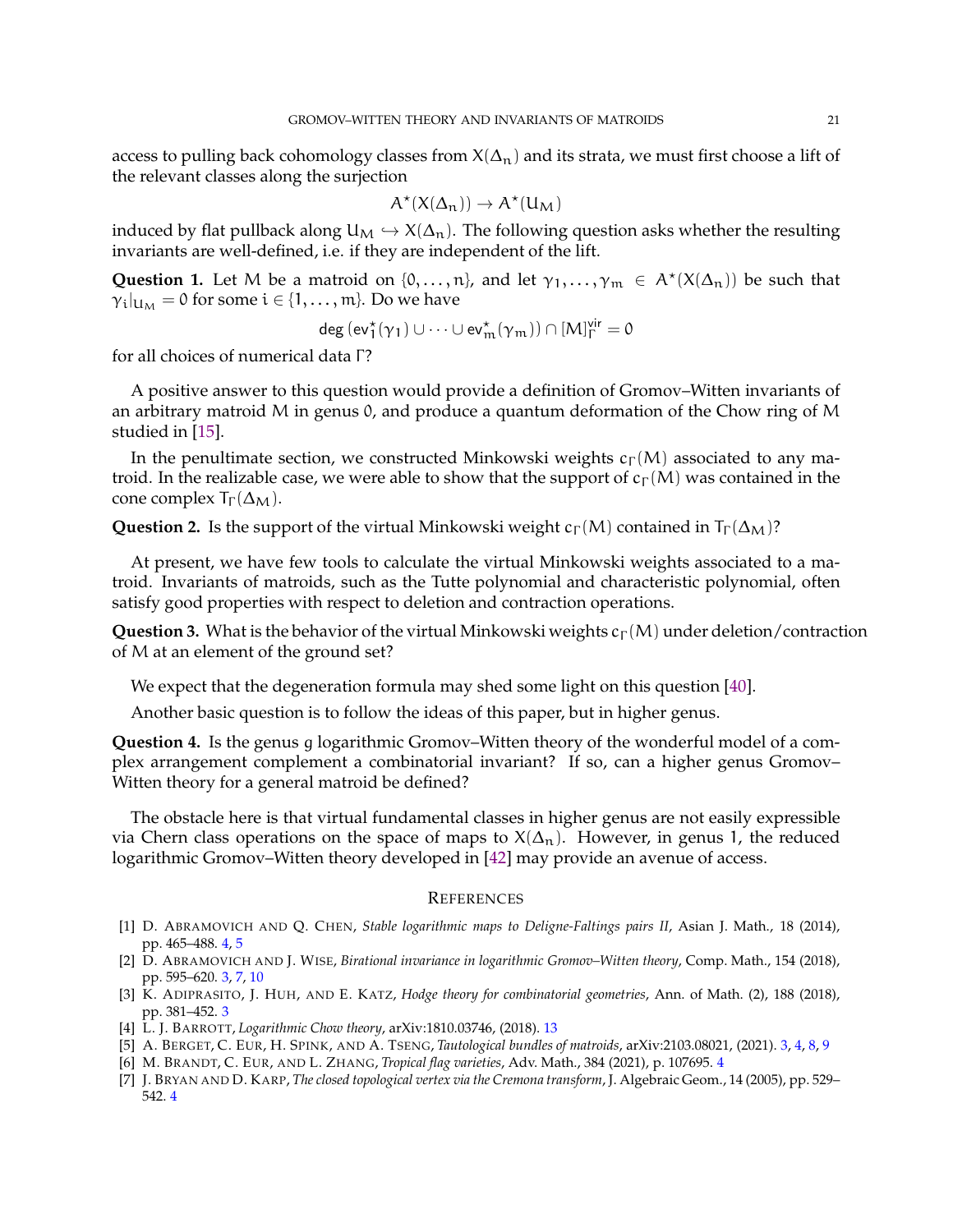- <span id="page-21-3"></span>[8] R. CAVALIERI, H. MARKWIG, AND D. RANGANATHAN,*Tropical compactification and the Gromov–Witten theory of* P 1 , Selecta Math., 23 (2017), pp. 1027–1060. [3,](#page-2-0) [20](#page-19-1)
- <span id="page-21-18"></span><span id="page-21-16"></span>[9] Q. CHEN, *Stable logarithmic maps to Deligne-Faltings pairs I*, Ann. of Math., 180 (2014), pp. 341–392. [4,](#page-3-1) [5](#page-4-0)
- <span id="page-21-23"></span>[10] T. COATES AND A. GIVENTAL, *Quantum Riemann-Roch, Lefschetz, and Serre*, Ann. of Math., (2007), pp. 15–53. [4,](#page-3-1) [6](#page-5-1)
- [11] K. COSTELLO, *Higher genus Gromov-Witten invariants as genus zero invariants of symmetric products*, Ann. of Math., (2006), pp. 561–601. [10](#page-9-3)
- <span id="page-21-11"></span><span id="page-21-1"></span>[12] J. DASTIDAR AND D. ROSS, *Matroid psi classes*, arXiv:2102.08425, (2021). [4](#page-3-1)
- <span id="page-21-9"></span>[13] C. DE CONCINI AND C. PROCESI, *Wonderful models of subspace arrangements*, Selecta Math. (N.S.), 1 (1995), pp. 459– 494. [1,](#page-0-1) [3,](#page-2-0) [17](#page-16-0)
- [14] L. L. DE MEDRANO, F. RINCÓN, AND K. SHAW, *Chern–Schwartz–MacPherson cycles of matroids*, Proc. Lond. Math. Soc., 120 (2020), pp. 1–27. [3](#page-2-0)
- <span id="page-21-2"></span>[15] E. M. FEICHTNER AND S. YUZVINSKY, *Chow rings of toric varieties defined by atomic lattices*, Invent. Math., 155 (2004), pp. 515–536. [1,](#page-0-1) [2,](#page-1-2) [3,](#page-2-0) [11,](#page-10-1) [12,](#page-11-0) [17,](#page-16-0) [21](#page-20-7)
- <span id="page-21-22"></span><span id="page-21-10"></span>[16] A. FINK AND D. E. SPEYER, K*-classes for matroids and equivariant localization*, Duke Math. J., 161 (2012), pp. 2699– 2723. [3](#page-2-0)
- [17] W. FULTON, *Intersection theory*, vol. 2 of Ergebnisse der Mathematik und ihrer Grenzgebiete. 3. Folge. A Series of Modern Surveys in Mathematics [Results in Mathematics and Related Areas. 3rd Series. A Series of Modern Surveys in Mathematics], Springer-Verlag, Berlin, second ed., 1998. [9](#page-8-2)
- <span id="page-21-25"></span><span id="page-21-7"></span>[18] W. FULTON AND B. STURMFELS, *Intersection theory on toric varieties*, Topology, 36 (1997), pp. 335–353. [12,](#page-11-0) [14](#page-13-0)
- [19] A. GATHMANN, H. MARKWIG, AND D. OCHSE, *Tropical moduli spaces of stable maps to a curve*, in Algorithmic and experimental methods in algebra, geometry, and number theory, Springer, Cham, 2017, pp. 287–309. [3](#page-2-0)
- <span id="page-21-8"></span>[20] A. GATHMANN AND D. OCHSE, *Moduli spaces of curves in tropical varieties*, in Algorithmic and experimental methods in algebra, geometry, and number theory, Springer, Cham, 2017, pp. 253–286. [3](#page-2-0)
- <span id="page-21-14"></span>[21] A. GHOLAMPOUR, D. KARP, AND S. PAYNE, *Cremona symmetry in Gromov-Witten theory*, Pro Mathematica, 29 (2016), pp. 129–149. [4](#page-3-1)
- <span id="page-21-5"></span>[22] A. GROSS, *Correspondence theorems via tropicalizations of moduli spaces*, Commun. Contemp. Math., 18 (2016), pp. 1550043, 36. [3,](#page-2-0) [19](#page-18-1)
- <span id="page-21-6"></span>[23] , *Intersection theory on tropicalizations of toroidal embeddings*, Proc. Lond. Math. Soc. (3), 116 (2018), pp. 1365– 1405. [3,](#page-2-0) [19](#page-18-1)
- <span id="page-21-29"></span><span id="page-21-19"></span>[24] M. GROSS AND B. SIEBERT, *Logarithmic Gromov-Witten invariants*, J. Amer. Math. Soc., 26 (2013), pp. 451–510. [4,](#page-3-1) [5,](#page-4-0) [7](#page-6-2)
- [25] P. HACKING, S. KEEL, AND J. TEVELEV, *Stable pair, tropical, and log canonical compactifications of moduli spaces of del Pezzo surfaces*, Invent. Math., 178 (2009), pp. 173–227. [17](#page-16-0)
- <span id="page-21-24"></span><span id="page-21-12"></span>[26] L. HERR AND J. WISE, *Costello's pushforward formula: errata and generalization*, arXiv:2103.10348, (2021). [10](#page-9-3)
- <span id="page-21-21"></span>[27] P. JELL, H. MARKWIG, F. RINCÓN, AND B. SCHRÖTER, *Tropical lines in planes and beyond*, arXiv:2003.02660, (2020). [4](#page-3-1)
- [28] M. M. KAPRANOV, *Chow quotients of Grassmannians. I*, in I. M. Gelfand seminar. Part 2: Papers of the Gelfand seminar in functional analysis held at Moscow University, Russia, September 1993, Providence, RI: American Mathematical Society, 1993, pp. 29–110. [8,](#page-7-2) [13](#page-12-2)
- <span id="page-21-26"></span><span id="page-21-15"></span>[29] D. KARP AND D. RANGANATHAN,*Gromov–Witten theory of* P <sup>1</sup>×P <sup>1</sup>×P 1 , J. Pure Appl. Algebra, 220 (2016), pp. 3000– 3009. [4](#page-3-1)
- <span id="page-21-0"></span>[30] E. KATZ, *Tropical intersection theory from toric varieties*, Collect. Math., 63 (2012), pp. 29–44. [12,](#page-11-0) [16](#page-15-3)
- [31]  $\_\_\_\$ n Matroid theory for algebraic geometers, in Nonarchimedean and tropical geometry, Simons Symp., Springer, [Cham], 2016, pp. 435–517. [1,](#page-0-1) [12](#page-11-0)
- <span id="page-21-28"></span>[32] E. KATZ AND S. PAYNE, *Piecewise polynomials, minkowski weights, and localization on toric varieties*, Algebra Number Theory, 2 (2008), pp. 135–155. [14](#page-13-0)
- <span id="page-21-17"></span>[33] B. KIM, A. KRESCH, AND T. PANTEV, *Functoriality in intersection theory and a conjecture of Cox, Katz, and Lee*, J. Pure Appl. Algebra, 179 (2003), pp. 127–136. [4,](#page-3-1) [7,](#page-6-2) [8](#page-7-2)
- <span id="page-21-20"></span><span id="page-21-13"></span>[34] S. LAMBOGLIA, *Tropical Fano schemes*, arXiv:1807.06283, (2018). [4,](#page-3-1) [20](#page-19-1)
- <span id="page-21-30"></span>[35] C. MANOLACHE, *Virtual pull-backs*, J. Algebr. Geom., 21 (2012), pp. 201–245. [8](#page-7-2)
- <span id="page-21-27"></span>[36] G. MIKHALKIN, *Enumerative tropical geometry in* R 2 , J. Amer. Math. Soc, 18 (2005), pp. 313–377. [19](#page-18-1)
- [37] S. MOLCHO AND D. RANGANATHAN, *A case study of intersections on blowups of the moduli of curves*, arXiv:2106.15194, (2021). [13](#page-12-2)
- <span id="page-21-4"></span>[38] T. NISHINOU AND B. SIEBERT, *Toric degenerations of toric varieties and tropical curves*, Duke Math. J., 135 (2006), pp. 1–51. [3,](#page-2-0) [19](#page-18-1)